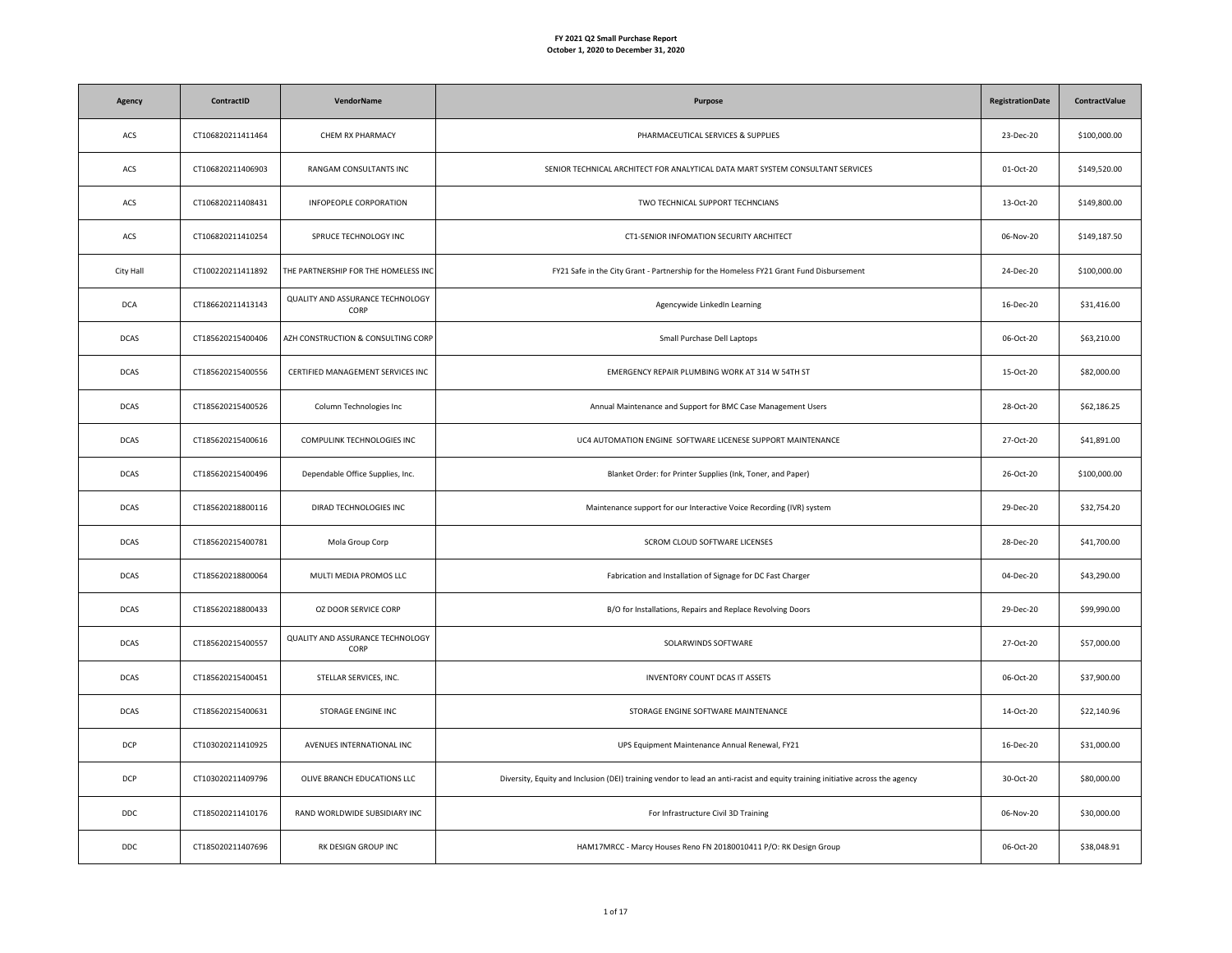| Agency     | ContractID        | <b>VendorName</b>                  | Purpose                                                                                                 | <b>RegistrationDate</b> | <b>ContractValue</b> |
|------------|-------------------|------------------------------------|---------------------------------------------------------------------------------------------------------|-------------------------|----------------------|
| <b>DDC</b> | CT185020211407982 | SHI INTERNATIONAL CORP             | PO FOR AUTOCADD SOFTWARE SUPPORT AUTODESK SUBSCRIPTION                                                  | 13-Oct-20               | \$244,393.30         |
| <b>DDC</b> | CT185020211407996 | COMPULINK TECHNOLOGIES INC         | HPE hardware support and software helpdesk services HPE Foundation Care 24x7 Annual Maintenance Renewal | 07-Oct-20               | \$60,845.58          |
| <b>DDC</b> | CT185020211408986 | SPRUCE TECHNOLOGY INC              | Development, Support and/or Augmentation Contract Management Systems                                    | 21-Oct-20               | \$388,500.00         |
| <b>DDC</b> | CT185020211408987 | SPRUCE TECHNOLOGY INC              | Development, Support and/or Augmentation Project Financial Support Systems                              | 21-Oct-20               | \$245,000.00         |
| <b>DDC</b> | CT185020211408989 | SPRUCE TECHNOLOGY INC              | Development, Support and/or Augmentation Construction Portfolio Support Systems                         | 21-Oct-20               | \$425,250.00         |
| <b>DDC</b> | CT185020211408990 | <b>SKCS LLC</b>                    | Development, Support and/or Augmentation Field Activity Tracking Systems                                | 21-Oct-20               | \$393,750.00         |
| <b>DDC</b> | CT185020211412016 | <b>BYR INC</b>                     | NAME BRAND TONER AGENCY USE                                                                             | 23-Dec-20               | \$40,000.00          |
| DEP        | CT182620211405821 | A&T IRON WORKS INC                 | Tree Guard Repair                                                                                       | 14-Oct-20               | \$91,250.00          |
| DEP        | CT182620211411988 | ACTIV SYSTEMS INC                  | <b>Building Bricks &amp; Blocks</b>                                                                     | 31-Dec-20               | \$82,648.50          |
| DEP        | CT182620211408476 | AMREX CHEMICAL CO., INC.           | STANDARD BID FOR SODA ASH, LIGHT & DENSE                                                                | 19-Nov-20               | \$39,400.00          |
| DEP        | CT182620211406361 | ANALYTIK JENA US LLC               | TOTAL ORGANIC HALIDE ANALYZER EQUIPMENT & ACCESSORIES                                                   | 12-Nov-20               | \$80,999.10          |
| DEP        | CT182620211410487 | ANDERSON MEDICAL PC EMERGENCY ONE  | MEDICAL SCREENING/SURVEILLANCE                                                                          | 01-Dec-20               | \$98,740.00          |
| DEP        | CT182620211409047 | ATC GROUP SERVICES LLC             | Emergency Air Sampling/ Analytical Testing                                                              | 24-Nov-20               | \$83,708.00          |
| DEP        | CT182620211405147 | AZH CONSTRUCTION & CONSULTING CORP | Docebo Learning Management System PIN #11040011X                                                        | 02-Nov-20               | \$89,261.00          |
| DEP        | CT182620218800067 | CARE SECURITY SYSTEMS INC          | Installation of Card Readers PIN: 1802008X                                                              | 12-Nov-20               | \$179,849.69         |
| DEP        | CT182620211411672 | Celtic Marine Services Corporation | PIN: 1012008X; DIVING SERVICES AT SHAFT 17 & SHAFT 18                                                   | 21-Dec-20               | \$96,436.00          |
| DEP        | CT182620211408522 | <b>COLIN JOSEPH</b>                | Janitorial Services.                                                                                    | 10-Nov-20               | \$96,000.00          |
| DEP        | CT182620211407561 | <b>CUMMINS INC</b>                 | SERVICE BID FOR EMERGENCY GENERATOR REPAIRS                                                             | 19-Oct-20               | \$93,037.85          |
| DEP        | CT182620211408496 | <b>EMPIRE ELECTRONICS INC</b>      | LANDIA SUBERSIBLE CHOPPER PUMPS                                                                         | 18-Nov-20               | \$35,795.00          |
| DEP        | CT182620211409213 | <b>EMPIRE ELECTRONICS INC</b>      | Toshiba Magnetic Flowmeter (Brand Specific)                                                             | 13-Nov-20               | \$58,020.00          |
| DEP        | CT182620211408778 | EPAUL DYNAMICS INC                 | MARINE SILT/TURBIDITY BOOM WITH CURTAINS (TURBIDITY CURTAIN)                                            | 25-Nov-20               | \$58,771.00          |
| DEP        | CT182620211406459 | GARDEN STATE HIGHWAY PRODUCTS INC  | BARRICADE LEGS AND REACHES PIN:1004013X                                                                 | 16-Oct-20               | \$58,860.00          |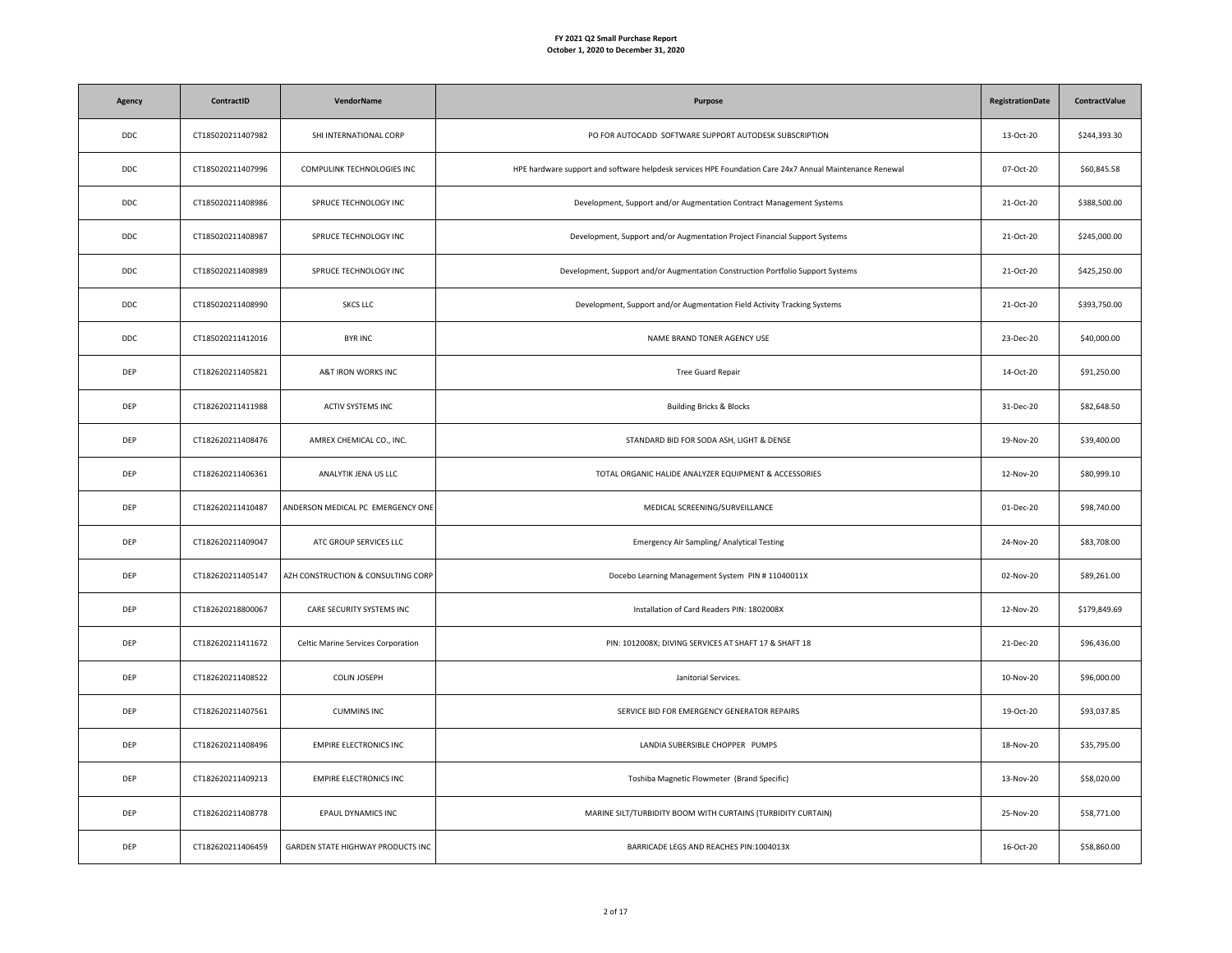| Agency      | ContractID        | VendorName                             | Purpose                                                                                                                                                                   | <b>RegistrationDate</b> | <b>ContractValue</b> |
|-------------|-------------------|----------------------------------------|---------------------------------------------------------------------------------------------------------------------------------------------------------------------------|-------------------------|----------------------|
| <b>DEP</b>  | CT182620211410638 | <b>GMD SHIPYARD CORP</b>               | HAUL & REPAIR VESSEL                                                                                                                                                      | 04-Dec-20               | \$99,340.00          |
| DEP         | CT182620211408538 | HOLLAND COMPANY INC.                   | POLYMER EPIC WW55 & EPIC WW58                                                                                                                                             | 16-Nov-20               | \$97,780.00          |
| <b>DEP</b>  | CT182620211408779 | <b>INTIVITY INC</b>                    | Office Partitions for Yard Offices Field Ops                                                                                                                              | 13-Nov-20               | \$38,516.46          |
| <b>DEP</b>  | CT182620211406526 | MEDICANIX INC                          | AUTOCLAVE MAINTENANCE, REPAIRS AND SERVICE AUTOCLAVE MAINT                                                                                                                | 16-Oct-20               | \$81,950.88          |
| DEP         | CT182620211411508 | PINA M INC                             | Folding Gas Tap Box (Shoring Box)                                                                                                                                         | 28-Dec-20               | \$25,900.00          |
| DEP         | CT182620218800275 | PINA M INC                             | 82621Y0005-Rotary Compressor PIN: 1030149X                                                                                                                                | 10-Dec-20               | \$29,000.00          |
| DEP         | CT182620218800011 | <b>RPT NEW YORK</b>                    | <b>RBC Frame Parts</b>                                                                                                                                                    | 22-Dec-20               | \$94,999.05          |
| DEP         | CT182620211403166 | SARTORIUS CORPORATION                  | SERVICES AND REPAIRS FOR MICROWAVE ANALYZERS                                                                                                                              | 09-Oct-20               | \$87,342.00          |
| DEP         | CT182620211404761 | Sherwood-Logan & Associates Inc        | GRUNDFOS PUMP (BRAND SPECIFIC)                                                                                                                                            | 13-Nov-20               | \$37,500.00          |
| DEP         | CT182620211411092 | Sound Marine Service and Supplies, Inc | Aluminum Sample Boat and Related Equipment                                                                                                                                | 16-Dec-20               | \$58,575.00          |
| <b>DEP</b>  | CT182620211407051 | STRATIS CONTRACTING CORP.              | SERVICE FOR LANDFILL GAS MANAGMENT SYSREM                                                                                                                                 | 19-Oct-20               | \$92,038.00          |
| DEP         | CT182620211410173 | TERRYWORLDWIDE LLC                     | PROCO GRP FOR MICROFILTRATION UNITS PINE HILL &TANNERSVILLE                                                                                                               | 24-Nov-20               | \$67,262.48          |
| <b>DFTA</b> | CT112520211411928 | <b>ALI PARKS</b>                       | SUPPORT COMMUNICATIONS, EXTERNAL AFFAIRS & PUBLIC OUTREACH CONSULTANT FOR DFTA PRESS & PUBLIC INFORMATION OFFICE                                                          | 18-Dec-20               | \$65,000.00          |
| <b>DFTA</b> | CT112520218800097 | CREATE THE REMARKABLE INC              | DFTA's Anti-Ageism Campaign will combat ageism via a campaign that aims to create a NYC for all ages by changing the way we think, feel and act towards<br>age and ageing | 24-Nov-20               | \$49,000.00          |
| <b>DFTA</b> | CT112520211409452 | ELYSA DINZES NUTRITION LLC             | MANAGE SOFA GRANT & SUPERVISE TWO NUTRITION CONSULTANTS DFTA NUTRITION COORDINATOR CONSULTANT                                                                             | 18-Nov-20               | \$65,000.00          |
| <b>DFTA</b> | CT112520211410628 | ERIC HAUSMAN                           | PUBLIC OUTREACH & EDUCATIONAL CONSULTANT FOR DFTA'S BCS DEVELOP PRESENTATIONS ON MEDICARE & MEDICAID                                                                      | 30-Nov-20               | \$63,000.00          |
| <b>DFTA</b> | CT112520211412227 | Jelisa Cabrera                         | NUTRITION CONSULTANT FOR DFTA'S BUREAU OF COMMUNITY SERVICES IMPLEMENT & DELIVER EAT HEALTHY BE ACTIVE WORKSHOPS                                                          | 09-Dec-20               | \$70,000.00          |
| DFTA        | CT112520211411179 | MASON TECHNOLOGIES INC                 | MASON TECHNOLOGIES WIFI INSTALLATION                                                                                                                                      | 19-Nov-20               | \$44,988.17          |
| <b>DFTA</b> | CT112520211409016 | NUTRITION EXCELLENCE LTD               | NUTRITION CONSULTANT FOR DFTA'S BUREAU OF COMMUNITY SERVICE PROMOTE NUTRITION EDUCATION FOR LOW INCOME OLDER ADULTS                                                       | 18-Nov-20               | \$70,000.00          |
| DHS         | CT107120211404894 | <b>BENCO INC</b>                       | FY 21 BLANKET PURCHASE ORDER FOR HOUSEHOLD APPLIANCES                                                                                                                     | 14-Oct-20               | \$100,000.00         |
| <b>DHS</b>  | CT107120211411929 | CHARDONAS KEY LOCK SERVICE INC         | FY21 BLANKET ORDER FOR LOCKS                                                                                                                                              | 31-Dec-20               | \$100,000.00         |
| <b>DHS</b>  | CT107120211407700 | CHURCH OF THE HOLY APOSTLES            | OPERATION OF A MANHATTAN-BASED WARMING CENTER                                                                                                                             | 27-Oct-20               | \$99,999.00          |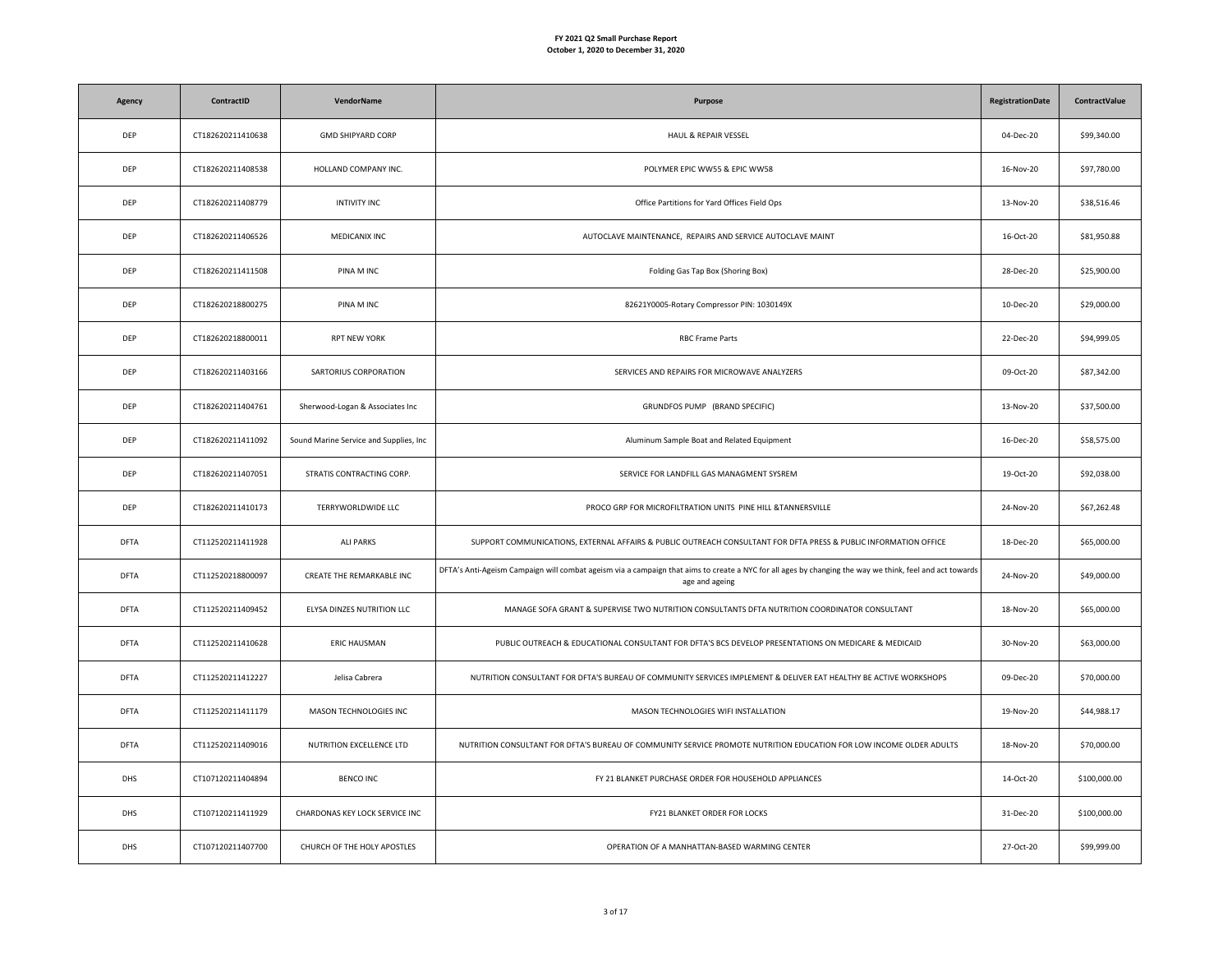| Agency     | ContractID        | VendorName                                | Purpose                                                            | <b>RegistrationDate</b> | <b>ContractValue</b> |
|------------|-------------------|-------------------------------------------|--------------------------------------------------------------------|-------------------------|----------------------|
| <b>DHS</b> | CT107120211402027 | FILCO CARTING CORP                        | 10 YARD WASTE CONTAINER FOR 10107 FARRAGUT ROAD                    | 06-Oct-20               | \$46,640.41          |
| <b>DHS</b> | CT107120211411433 | MONKWORX CORP                             | FOR WARMING CENTER IN QUEENS DURING INCLEMENT WEATHER              | 31-Dec-20               | \$99,999.00          |
| <b>DHS</b> | CT107120211403961 | SHRED-IT USA LLC                          | TO ATTAIN SHREDDING SERVICES FOR DHS FACILITIES                    | 06-Oct-20               | \$100,000.00         |
| <b>DHS</b> | CT107120211406305 | SID'S SUPPLY COMPANY INC                  | FY 21 BLANKET P.O. FOR VARIOUS PLUMBING SUPPLIES FOR DHS WAREHOUSE | 30-Oct-20               | \$100,000.00         |
| DOB        | CT181020218800043 | INNOVEE CONSULTING LLC                    | <b>IT Consulting Services</b>                                      | 02-Nov-20               | \$91,740.00          |
| DOC        | CT107220211405431 | <b>ALAN PARTY RENTALS</b>                 | Party Rental Equipment Services/ RI CPU                            | 15-Oct-20               | \$99,999.99          |
| DOC        | CT107220211409469 | Americare Appliance Repair LLC            | Laundry Equipment Repair Service                                   | 16-Nov-20               | \$99,999.99          |
| DOC        | CT107220211404578 | ANIMAL MEDICAL CENTER                     | Veterinary Services/ RI Central Procurement Unit                   | 27-Oct-20               | \$99,999.99          |
| <b>DOC</b> | CT107220211411148 | BLACKLER AIR COMPRESSOR CORP.             | Air Compressor Maintenance and Repair Service                      | 17-Dec-20               | \$99,999.99          |
| DOC        | CT107220211410310 | <b>BUILDING MAINTENANCE CORP</b>          | Riker's Island Boiler Instrument and control maintenance           | 11-Dec-20               | \$99,999.99          |
| DOC        | CT107220211410517 | BUILDING MAINTENANCE CORP                 | Riker's Island Mechanical Boiler Repair Service                    | 11-Dec-20               | \$99,999.99          |
| DOC        | CT107220211409395 | CRAFTMASTER HARDWARE LLC                  | CELL DOOR ELECTRIC MOTORS                                          | 02-Dec-20               | \$99,830.00          |
| DOC        | CT107220211409046 | DASNET CORPORATION                        | RI Central Control Screening Metal Detectors Repair Service        | 10-Nov-20               | \$99,999.99          |
| DOC        | CT107220211410819 | Edge Electronics Inc                      | CENTRAL STORAGE GATE#4 STEEL GUARD ATTENDANT SECURITY BOOTHS       | 17-Dec-20               | \$38,988.63          |
| DOC        | CT107220211411252 | Edge Electronics Inc                      | INDUSTRIAL CEILING FANS                                            | 24-Dec-20               | \$41,332.37          |
| DOC        | CT107220211412124 | FINESSE CREATIONS INC                     | Gerber Graphic Supplies and Materials                              | 29-Dec-20               | \$99,999.99          |
| DOC        | CT107220211412213 | FINESSE CREATIONS INC                     | DIVISION 1 STOREHOUSE KETTLE TOOLS 4 QUART LADLE                   | 28-Dec-20               | \$30,000.00          |
| DOC        | CT107220211410922 | KAM CONSULTANTS CORP.                     | Air Monitoring and Bulk Sampling Analysis                          | 25-Nov-20               | \$99,999.99          |
| DOC        | CT107220211407111 | KEN'S BOOMING & BOAT SERVICE INC          | Marine Deployment Oil Boom Service / RI Central                    | 30-Oct-20               | \$25,000.00          |
| DOC        | CT107220211407546 | R DONOVAN & SON ELECTRIC COMPANY<br>INC.  | BOSS CHAIR SECURITY EQUIPMENTS REPAIR AND PART SERVICES            | 26-Oct-20               | \$25,000.00          |
| DOF        | CT183620211407621 | PRECISION MICROPRODUCTS OF AMERICA<br>INC | FY-21 MINOLTA READER PRINTER MAINTENANCE                           | 02-Dec-20               | \$87,215.00          |
| DOF        | CT183620211409227 | MP TOGETHER LLC                           | BROOKLYN PARKING FOR A/W VEHICLES                                  | 09-Dec-20               | \$39,600.00          |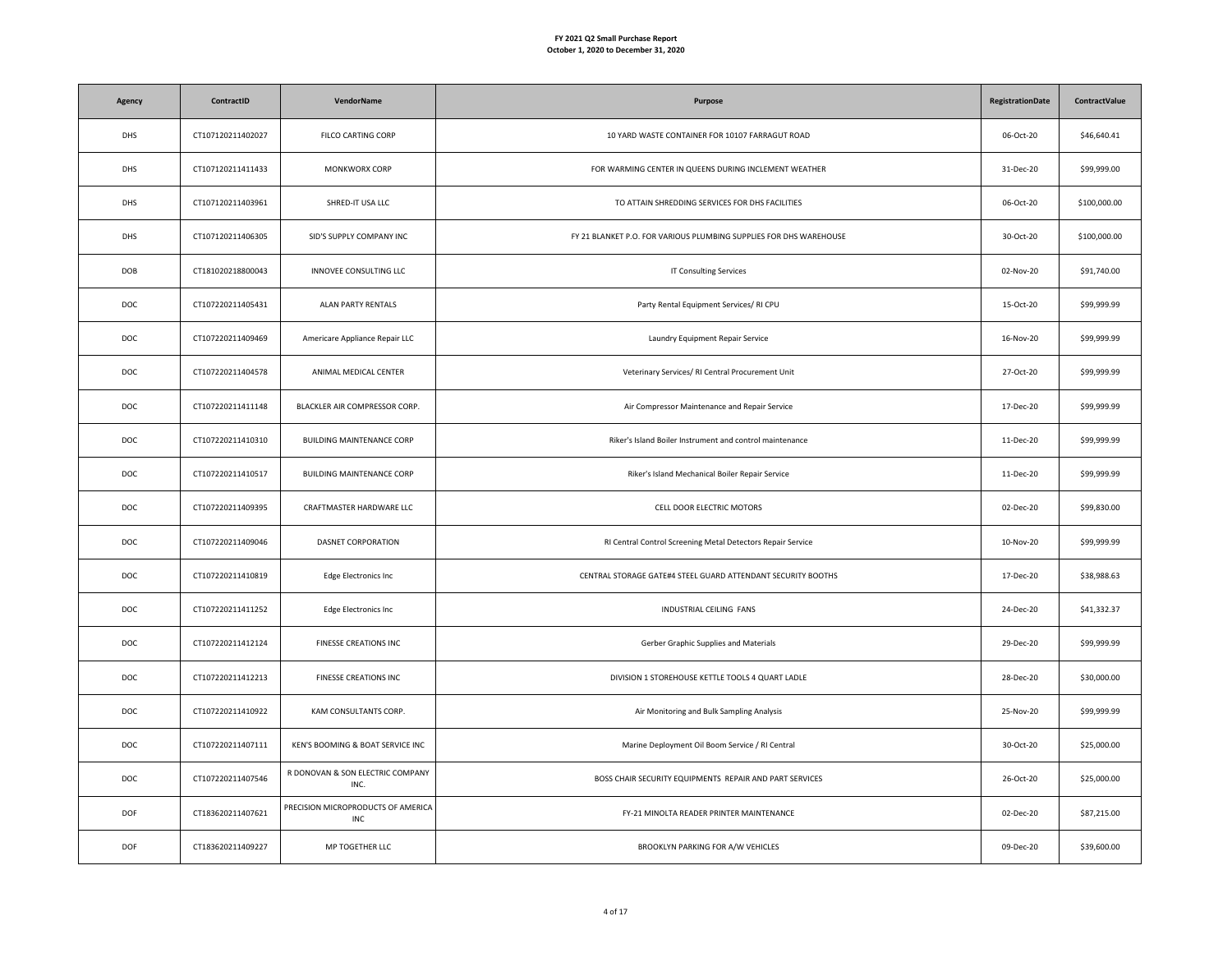| Agency       | ContractID        | <b>VendorName</b>                 | Purpose                                                                                                                                                                                                                                                        | <b>RegistrationDate</b> | ContractValue |
|--------------|-------------------|-----------------------------------|----------------------------------------------------------------------------------------------------------------------------------------------------------------------------------------------------------------------------------------------------------------|-------------------------|---------------|
| <b>DOF</b>   | CT183620211409901 | ENTERPRISE ANN PARKING LLC        | INDOOR PARKING / MANHATTAN FOR SHERIFF VEHICLES                                                                                                                                                                                                                | 24-Nov-20               | \$55,440.00   |
| DOF          | CT183620211405388 | T R JOY & ASSOCIATES INC          | CCTV System Upgrade and Expansion                                                                                                                                                                                                                              | 07-Oct-20               | \$108,324.55  |
| <b>DOF</b>   | CT183620211408628 | COMPULINK TECHNOLOGIES INC        | SW Support and Maint for HP QC and QTP                                                                                                                                                                                                                         | 15-Oct-20               | \$67,652.04   |
| <b>DOF</b>   | CT183620211408926 | MILLENNIUM INFO TECH INC          | Cloud Systems Security Architect                                                                                                                                                                                                                               | 08-Dec-20               | \$252,000.00  |
| <b>DOF</b>   | CT183620211408944 | ABRAHAMS CONSULTING LLC           | Chocolatey Annual Subscription & Maintenance                                                                                                                                                                                                                   | 21-Oct-20               | \$44,939.00   |
| <b>DOHMH</b> | CT181620211406304 | AFGO MECHANICAL SERVICES, INC.    | EVAPORATOR COIL SECTION REPLACEMENT FY2021 21R0254KO                                                                                                                                                                                                           | 29-Oct-20               | \$89,392.00   |
| <b>DOHMH</b> | CT181620211408581 | AITA CONSULTING SERVICES INC      | SPENDMAP MAINTENANCE SUPPORT SERVICES FY2021 21ME020MJ                                                                                                                                                                                                         | 16-Oct-20               | \$24,128.10   |
| <b>DOHMH</b> | CT181620211412567 | AMERICAN COMPUTER CONSULTANTS INC | Dell PowerEdge server computer purchase                                                                                                                                                                                                                        | 09-Dec-20               | \$129,404.66  |
| <b>DOHMH</b> | CT181620211410427 | ANTOINETTE S MURRAY               | The technical specialist will visit CATCH sites located in medical rooms at various schools across NYC in all five boroughs to train nurses and other staff to<br>utilize an electronic record system to document and access CATCH related medical information | 09-Nov-20               | \$99,960.00   |
| <b>DOHMH</b> | CT181620211405072 | AVENUES INTERNATIONAL INC         | NEW LICENSE + RENEWAL W/BARTENDER MAINTENANCE & SUPPORT SERV FY2021 - 21R0050MJ REBID                                                                                                                                                                          | 16-Oct-20               | \$26,526.65   |
| <b>DOHMH</b> | CT181620211406542 | BIO-RAD LABORATORIES, INC.        | LIFE AND SAFETY - LABORATORY REAGENTS SUPPLIES FOR HIV TESTI                                                                                                                                                                                                   | 08-Oct-20               | \$60,177.76   |
| <b>DOHMH</b> | CT181620211403617 | BP MECHANICAL CORP                | COOLING TOWER MOTOR REPLACEMENT SERVICE FY2021 SERVICE AGREEMENT - 21R0000MJ                                                                                                                                                                                   | 16-Oct-20               | \$44,100.00   |
| <b>DOHMH</b> | CT181620211406548 | CEN-MED ENTERPRISES INC           | Rapid Test Kits for the Division of Disease Co                                                                                                                                                                                                                 | 13-Oct-20               | \$54,410.00   |
| <b>DOHMH</b> | CT181620211413262 | CEN-MED ENTERPRISES INC           | LABORATORY SUPPLIES AND REAGENTS                                                                                                                                                                                                                               | 17-Dec-20               | \$34,787.00   |
| <b>DOHMH</b> | CT181620211410997 | COLORED GIRLS HUSTLE LLC          | NYC Standards Specialist Consultant                                                                                                                                                                                                                            | 17-Nov-20               | \$35,000.00   |
| <b>DOHMH</b> | CT181620211409153 | COURT STREET OFFICE SUPPLIES INC  | ACCO Approved - Narcotics cabinets and Portable exam tables                                                                                                                                                                                                    | 23-Oct-20               | \$22,479.45   |
| <b>DOHMH</b> | CT181620211412994 | CPI USA Inc                       | MWBE Purchase - 1E Nomad & 1E Nightwatchman maintenance Rene                                                                                                                                                                                                   | 16-Dec-20               | \$30,800.00   |
| <b>DOHMH</b> | CT181620211408583 | Deluxe Paper Direct Inc           | MWBE Purchase - Blanket Order Specialty Paper for the Division                                                                                                                                                                                                 | 15-Oct-20               | \$30,000.00   |
| <b>DOHMH</b> | CT181620211409603 | Dependable Office Supplies, Inc.  | MWBE Purchase - Paper for Springhill Index Paper for Office                                                                                                                                                                                                    | 29-Oct-20               | \$30,000.00   |
| <b>DOHMH</b> | CT181620211411584 | DERIVE TECHNOLOGIES LLC           | MWBE Purchase - Renewal Vormetric Software and Support                                                                                                                                                                                                         | 25-Nov-20               | \$48,420.00   |
| <b>DOHMH</b> | CT181620211408148 | EBONY MARKETING SYSTEMS, INC      | Evaluation (Patient Feedback) Consultant for the Division                                                                                                                                                                                                      | 09-Oct-20               | \$25,000.00   |
| <b>DOHMH</b> | CT181620211413250 | EBONY MARKETING SYSTEMS, INC      | Patient Experience Research Specialist Consultant                                                                                                                                                                                                              | 17-Dec-20               | \$44,003.00   |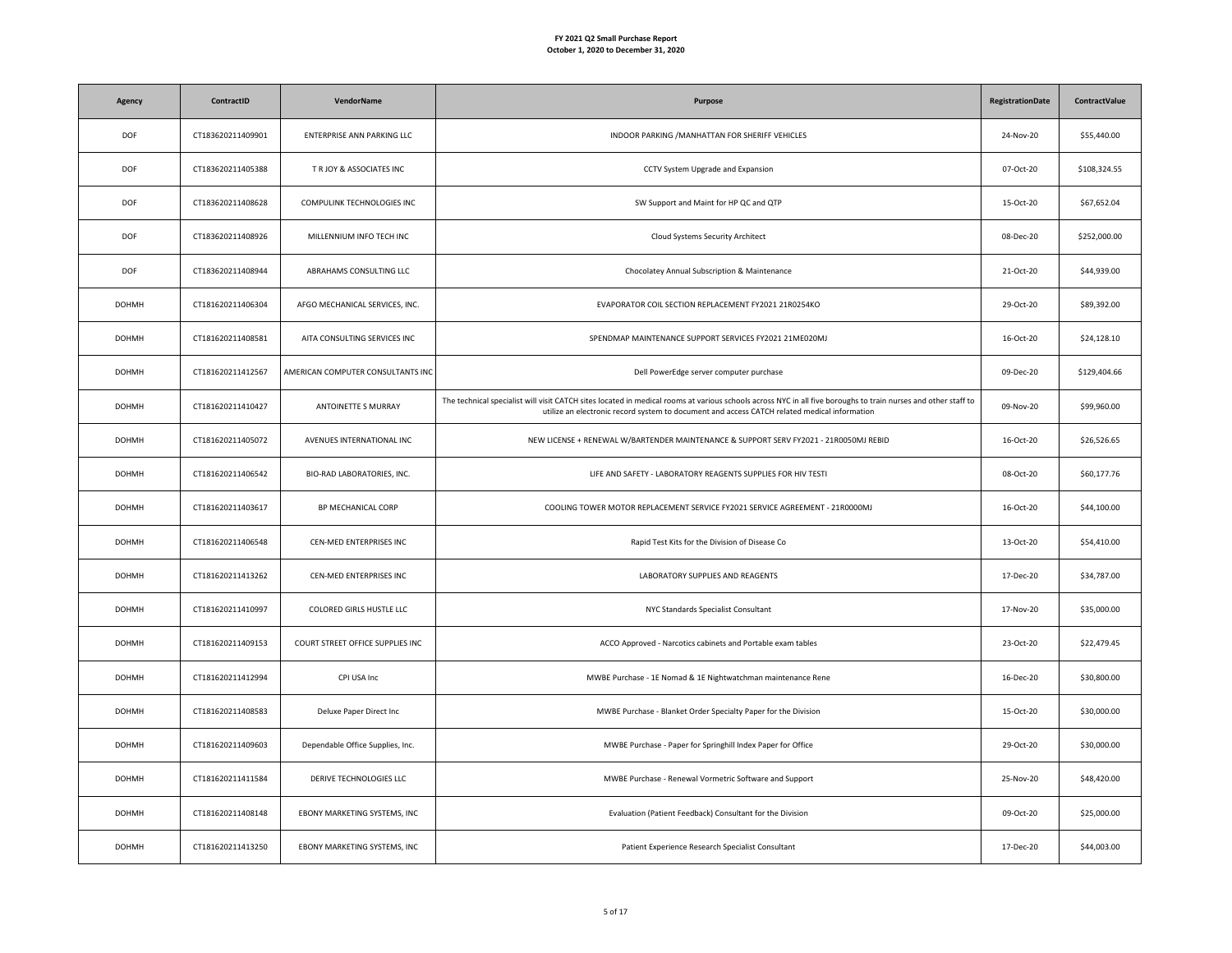| Agency       | ContractID        | <b>VendorName</b>                          | Purpose                                                                                                             | <b>RegistrationDate</b> | ContractValue |
|--------------|-------------------|--------------------------------------------|---------------------------------------------------------------------------------------------------------------------|-------------------------|---------------|
| <b>DOHMH</b> | CT181620211410308 | EUNICE COLMON                              | Training Consultant - Division of Disease Control                                                                   | 09-Nov-20               | \$99,450.00   |
| <b>DOHMH</b> | CT181620211411884 | GREEN APPLE GOURMET INC                    | MWBE Purchase - COVID 19 ERRS # 9085 Task 16000 - Individual                                                        | 01-Dec-20               | \$58,842.88   |
| <b>DOHMH</b> | CT181620211408791 | HUMAN TOUCH TRANSLATIONS LTD               | Quality Assurance Translation Review Services                                                                       | 20-Oct-20               | \$148,500.00  |
| <b>DOHMH</b> | CT181620211408254 | HYLINE SPORTS LLC                          | FY2021 SERVICE AGREEMENT 21R0002MJ REBID ANNUAL PHOTOLUMINESCENT MARKING SVCS                                       | 05-Nov-20               | \$78,000.00   |
| <b>DOHMH</b> | CT181620211410411 | <b>IGNANT INTELLECTUAL GROUP LLC</b>       | Health Equity Training Specialist Consultant                                                                        | 09-Nov-20               | \$35,000.00   |
| <b>DOHMH</b> | CT181620211411598 | INNOVEE CONSULTING LLC                     | MWBE Purchase - Consulting service for Finance Systems Enhan                                                        | 25-Nov-20               | \$99,200.00   |
| <b>DOHMH</b> | CT181620211409694 | INTEGRITY SOCIAL WORK SERVICES LCSW<br>LLC | Consultant to provide Relay group training                                                                          | 29-Oct-20               | \$52,000.00   |
| <b>DOHMH</b> | CT181620211410293 | <b>INTIVITY INC</b>                        | Storage Cabinets with locks, bins and shelves for NYC School                                                        | 06-Nov-20               | \$38,732.80   |
| <b>DOHMH</b> | CT181620211413249 | NYC IT INC                                 | MWBE Purchase - Agency Purchase of Surface Pros for Informat                                                        | 21-Dec-20               | \$49,309.00   |
| <b>DOHMH</b> | CT181620211409916 | NZE MECHANICAL CORP                        | Clean Air Device Maintenance and Testing Services Clean Air Device Services                                         | 12-Nov-20               | \$98,921.80   |
| <b>DOHMH</b> | CT181620211406706 | PRESIDIO NETWORKED SOLUTIONS GROUP<br>LLC  | DELIVERY FOR PALO ALTO FIREWALL RENEWALS FY2021 - 21R0029MJ REBID                                                   | 14-Oct-20               | \$47,421.74   |
| <b>DOHMH</b> | CT181620211409601 | QUALITY AND ASSURANCE TECHNOLOGY<br>CORP   | Storage equipment - Radio Cases for BEFO Ops Program                                                                | 29-Oct-20               | \$37,248.00   |
| <b>DOHMH</b> | CT181620211411731 | QUALITY AND ASSURANCE TECHNOLOGY<br>CORP   | MWBE Purchase - Software Renewal- Denodo Maintenance                                                                | 27-Nov-20               | \$53,895.49   |
| <b>DOHMH</b> | CT181620211412271 | RAJ SOMAS                                  | MWBE Purchase -Renewal- HCL AppScan for Information Technology                                                      | 07-Dec-20               | \$23,800.00   |
| <b>DOHMH</b> | CT181620211408026 | <b>REMEL INC</b>                           | Life and Safety - LABORATORY MEDIA FOR LEGIONELLA TESTING                                                           | 21-Oct-20               | \$25,961.00   |
| <b>DOHMH</b> | CT181620211413971 | SAKURA FINETEK USA                         | FY2021 21R0636LP- SAKURA SERVICE AGREEMENT                                                                          | 30-Dec-20               | \$21,650.00   |
| <b>DOHMH</b> | CT181620211411480 | SHI INTERNATIONAL CORP                     | Citrix license                                                                                                      | 07-Dec-20               | \$42,678.72   |
| <b>DOHMH</b> | CT181620211409154 | SHI INTERNATIONAL CORP                     | MWBE Purchase - Software Renewal for Open Text                                                                      | 22-Oct-20               | \$42,924.61   |
| <b>DOHMH</b> | CT181620211413786 | SPIRIT OF A WOMAN LLC                      | Training to strengthen our work and build staff awareness of                                                        | 24-Dec-20               | \$69,700.00   |
| <b>DOHMH</b> | CT181620211409946 | <b>Tsering Dolker</b>                      | Provide Consulting Services in support of the mission of the Bureau of Early Intervention Quality Initiatives Unit. | 02-Nov-20               | \$51,870.00   |
| <b>DOHMH</b> | CT181620211406186 | U ARIAS CORPORATION                        | FY2021 SERVICE AGREEMENT 21R0003MJ REBID LANDSCAPE MAINTENANCE SERVICES                                             | 07-Dec-20               | \$100,000.00  |
| DOI          | CT103220211403976 | COMPULINK TECHNOLOGIES INC                 | SOFTWARE SUBSCRIPTION FOR SUSE LINUX ENVIROMENT SERVER                                                              | 08-Oct-20               | \$60,130.43   |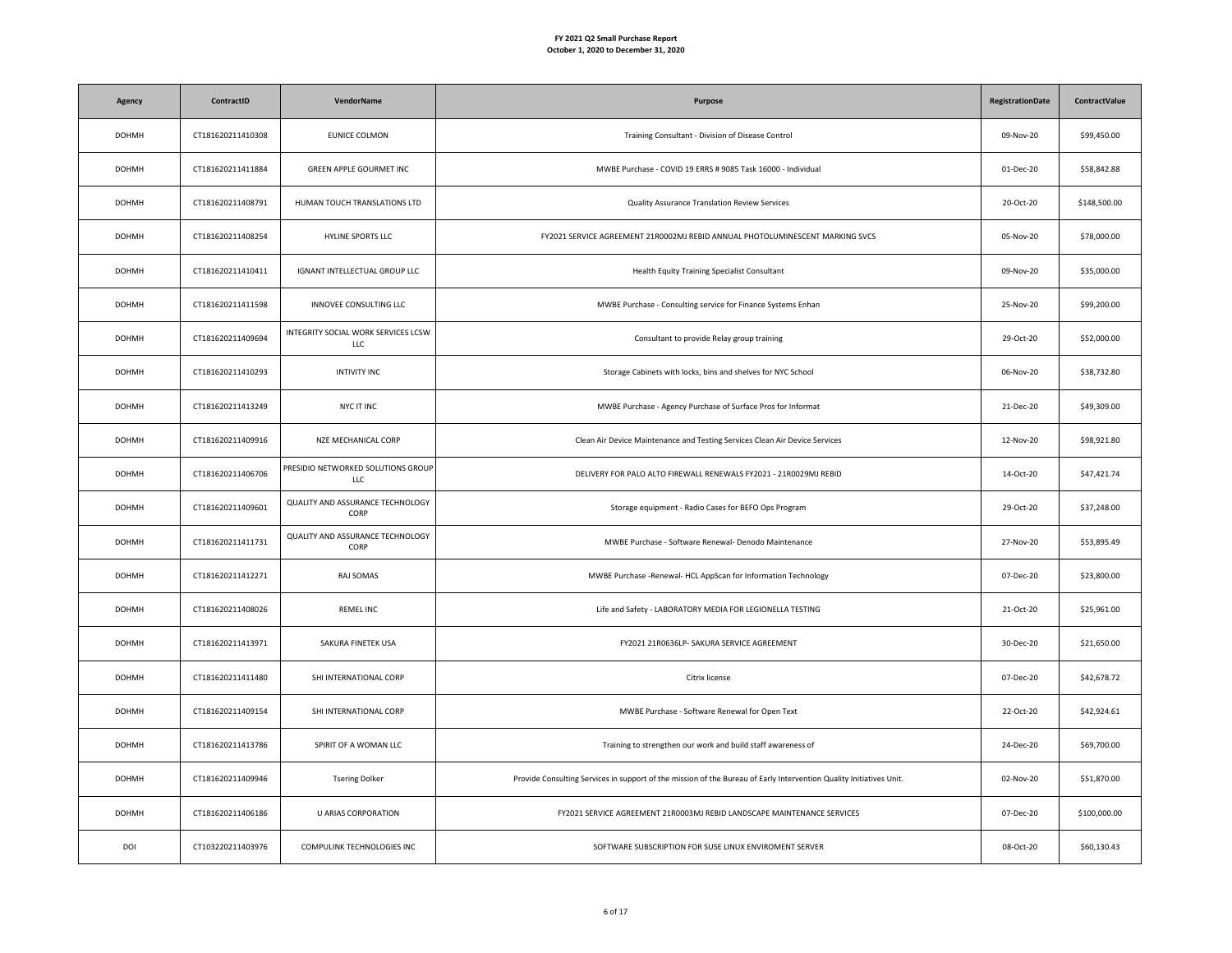| Agency | ContractID        | VendorName                        | Purpose                                                    | <b>RegistrationDate</b> | ContractValue |
|--------|-------------------|-----------------------------------|------------------------------------------------------------|-------------------------|---------------|
| DOI    | CT103220211406994 | COMPULINK TECHNOLOGIES INC        | VARIOUS HARD DRIVES                                        | 05-Oct-20               | \$22,064.70   |
| DOI    | CT103220211406995 | Mola Group Corp                   | NUIX E-DISCOVERY SOFTWARE SUBSCRIPTION FOR 12 MONTHS       | 05-Oct-20               | \$24,955.48   |
| DOI    | CT103220211407021 | Lida Strategic Solutions Inc      | BLANKET- CREDIT REPORT AND EMPLOYMENT VERIFICATION SERVICE | 26-Oct-20               | \$70,000.00   |
| DOI    | CT103220211408177 | CPI USA Inc                       | ALIENVAULT USM ANYWHERE VIRTUAL SENSOR-12 MONTHS TERM      | 29-Oct-20               | \$59,843.00   |
| DOI    | CT103220211408480 | Dependable Office Supplies, Inc.  | FY21 BLANKET ORDER- Toners & Kit                           | 09-Nov-20               | \$25,000.00   |
| DolTT  | CT185820218800063 | AVENUES INTERNATIONAL INC         | Backup Switcher & Backup Router Cards Purchase             | 10-Nov-20               | \$20,919.20   |
| DolTT  | CT185820211409467 | BUSINESS RELOCATION SERVICES INC  | MOVING SERVICES FOR 15 MONTHS FOR PSA1 FDNY TECH           | 27-Oct-20               | \$59,928.00   |
| DolTT  | CT185820211410250 | COMPCITI BUSINESS SOLUTIONS, INC. | RENEWAL FOR SOFTWARE ENGR AMERICA (SEA) SOFTWARE           | 06-Nov-20               | \$75,451.00   |
| DolTT  | CT185820211409558 | COMPULINK TECHNOLOGIES INC        | CITRIX SUPPORT RENEWAL                                     | 24-Nov-20               | \$197,069.50  |
| DolTT  | CT185820211410202 | COMPULINK TECHNOLOGIES INC        | PURCHASE OF DWDM OPTICAL PLUGGABES                         | 05-Nov-20               | \$99,154.74   |
| DolTT  | CT185820218800447 | COMPULINK TECHNOLOGIES INC        | URGENT WEBCAM AND HARDWARE                                 | 30-Dec-20               | \$27,068.15   |
| DolTT  | CT185820211409166 | DERIVE TECHNOLOGIES LLC           | SIBP - INFRASTRUCTURE REFRESH -- CISCO                     | 22-Oct-20               | \$54,818.60   |
| DolTT  | CT185820211413401 | <b>EMPIRE ELECTRONICS INC</b>     | CARTO DB RENEWAL                                           | 23-Dec-20               | \$32,646.40   |
| DolTT  | CT185820211409291 | <b>G-SQUARED ELECTRIC LLC</b>     | G SQUARED ELECTRICAL SERVICES                              | 23-Oct-20               | \$77,500.00   |
| DolTT  | CT185820211409183 | <b>ITEGIX LLC</b>                 | SECURITY TOOL IR LAB                                       | 22-Oct-20               | \$33,585.00   |
| DolTT  | CT185820211413098 | K SYSTEMS SOLUTIONS LLC           | GEOSERVER SUPPORT WITH PROMINENT EDGE                      | 16-Dec-20               | \$74,160.00   |
| DolTT  | CT185820211413203 | LERMAN SENTER PLLC                | Legal Services for City Radio and TV Network               | 30-Dec-20               | \$99,000.00   |
| DolTT  | CT185820218800035 | Mola Group Corp                   | HP Z230 AND Z240 WORKSTATION SUPPORT                       | 02-Oct-20               | \$80,330.30   |
| DolTT  | CT185820211408282 | RAJ SOMAS                         | DOMINO DATA LAB                                            | 09-Oct-20               | \$94,800.00   |
| DolTT  | CT185820211408482 | RAJ SOMAS                         | THREAT HUNTING ANALYSIS TOOL                               | 15-Oct-20               | \$69,799.00   |
| DolTT  | CT185820211411630 | RAJ SOMAS                         | BARE METAL RECOVERY FOR MPS1000 IVR SERVERS                | 25-Nov-20               | \$24,200.00   |
| DolTT  | CT185820211412811 | RAJ SOMAS                         | EMERGENCY EQUIPMENT REPLACEMENT                            | 11-Dec-20               | \$83,181.00   |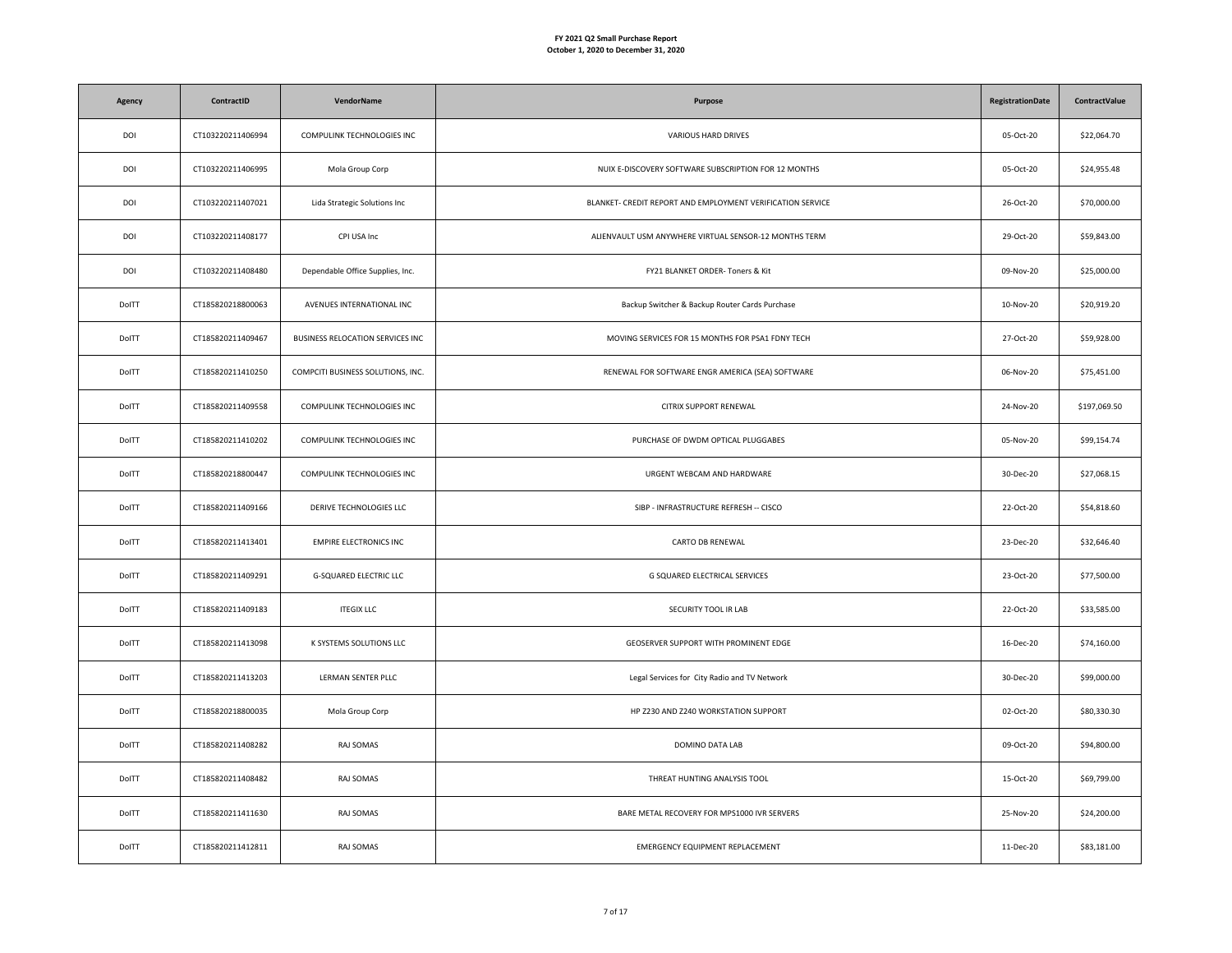| Agency       | ContractID        | VendorName                                            | Purpose                                                                                                                   | <b>RegistrationDate</b> | <b>ContractValue</b> |
|--------------|-------------------|-------------------------------------------------------|---------------------------------------------------------------------------------------------------------------------------|-------------------------|----------------------|
| DolTT        | CT185820211409871 | SANGHI CONSUTING INC                                  | <b>INFO-TECH SUBSCRIPTION</b>                                                                                             | 30-Oct-20               | \$83,420.00          |
| DolTT        | CT185820211409676 | SHI INTERNATIONAL CORP                                | ON CALL INCIDENT MANAGEMENT SUBSCRIPTION EXPANSION                                                                        | 29-Oct-20               | \$32,957.00          |
| DolTT        | CT185820211412722 | SHI INTERNATIONAL CORP                                | AWS MARKETPLACE CHARGES                                                                                                   | 23-Dec-20               | \$500,000.00         |
| DolTT        | CT185820211411821 | SPLASH STUDIOS INC                                    | <b>VOTING RIGHTS PSAS</b>                                                                                                 | 30-Nov-20               | \$69,865.00          |
| DolTT        | CT185820211409288 | SPRUCE TECHNOLOGY INC                                 | OPEN SOURCE PLATFORM DESIGN AND BUILD                                                                                     | 23-Oct-20               | \$90,900.00          |
| <b>DOP</b>   | CT178120218800022 | COMPULINK TECHNOLOGIES INC                            | Purchase of Microsoft Surface Tablets and Covers                                                                          | 18-Nov-20               | \$252,006.00         |
| <b>DORIS</b> | CT186020211406466 | Tech Valley Talent, LLC                               | Full Stack Developer                                                                                                      | 05-Oct-20               | \$40,950.00          |
| DOT          | CT184120211410257 | 3G WAREHOUSE INC                                      | PELCO CLAMP KIT for DOT/TPM                                                                                               | 28-Dec-20               | \$80,835.00          |
| DOT          | CT184120211405851 | B.J. LAURA & SONS INC.                                | MARINE PUMPS, SPARE PARTS & RELATED ITEMS for DOT SIF                                                                     | 01-Oct-20               | \$100,000.00         |
| DOT          | CT184120211407983 | CLARITY TESTING SERVICES INC.                         | NEW 24 MONTH MOBILE MEDICAL LEAD ENVIROMENT TESTING MOBILE MEDICAL SERVICE TESTING for DOT/BRIDGES                        | 17-Dec-20               | \$75,050.00          |
| DOT          | CT184120211406513 | COMPULINK TECHNOLOGIES INC                            | CLEAR GLOSS, MATTE AND WHITE SHEETING FOR PLOTTERS CLEAR GLOSS, MATT AND WHITE SHEETING                                   | 22-Oct-20               | \$50,000.00          |
| DOT          | CT184120211407024 | CONCEPT PRINTING INC                                  | STRAIGHT BUMPER PIPE FOR DOT PARKING FIELDS                                                                               | 16-Nov-20               | \$28,625.00          |
| DOT          | CT184120211411357 | <b>EMPIRE ELECTRONICS INC</b>                         | SUMP PUMP FOR DOT/ BRIDGE                                                                                                 | 30-Dec-20               | \$23,115.80          |
| DOT          | CT184120211406410 | GARDEN STATE HIGHWAY PRODUCTS INC                     | ALUMINUM STREET NAME SIGN BLANKS FOR DOT/TRFF                                                                             | 21-Oct-20               | \$32,659.00          |
| DOT          | CT184120218800038 | <b>GARIC INC</b>                                      | Genetec ADV and Integration Support                                                                                       | 27-Oct-20               | \$92,259.50          |
| DOT          | CT184120211404293 | GOTHAM CHEMICAL CORP                                  | MAINTENANCE SUPPLIES for DOT/ TR STR.LGT.                                                                                 | 13-Oct-20               | \$35,775.40          |
| DOT          | CT184120211407490 | NY AUTOMATIC GATES INC                                | MOTOR FOR FENCE AT 168 COLUMBIA ST. DOT/FAC SUPPLY AND INSTALL                                                            | 14-Oct-20               | \$36,520.00          |
| DOT          | CT184120211407036 | PRIORITY EXTERMINATING AND ODOR<br><b>CONTROL INC</b> | Bird Netting Services at DOT Ferry Terminals and Facilities. Service, Parts and Repairs of bird netting at Ferry Terminal | 29-Dec-20               | \$100,000.00         |
| DOT          | CT184120211409138 | PROFESSIONAL PAINT PRODUCTS INC                       | Painting supplies for DOT/BR                                                                                              | 02-Nov-20               | \$24,309.83          |
| DOT          | CT184120211406767 | REGENT TEK INDUSTRIES INC                             | Thermoplastic Alkyd Flake, Colors White and Yellow/DOT TR                                                                 | 18-Nov-20               | \$93,840.00          |
| DOT          | CT184120211405777 | S & M TIRE RECYCLING INC                              | Tire Disposal Services for DOY/FS                                                                                         | 13-Oct-20               | \$100,000.00         |
| DOT          | CT184120211404501 | SAF - GARD SAFETY SHOE CO                             | NYC DOT AGENCY WIDE SAFETY FOOTWEAR BOOTS                                                                                 | 02-Oct-20               | \$100,000.00         |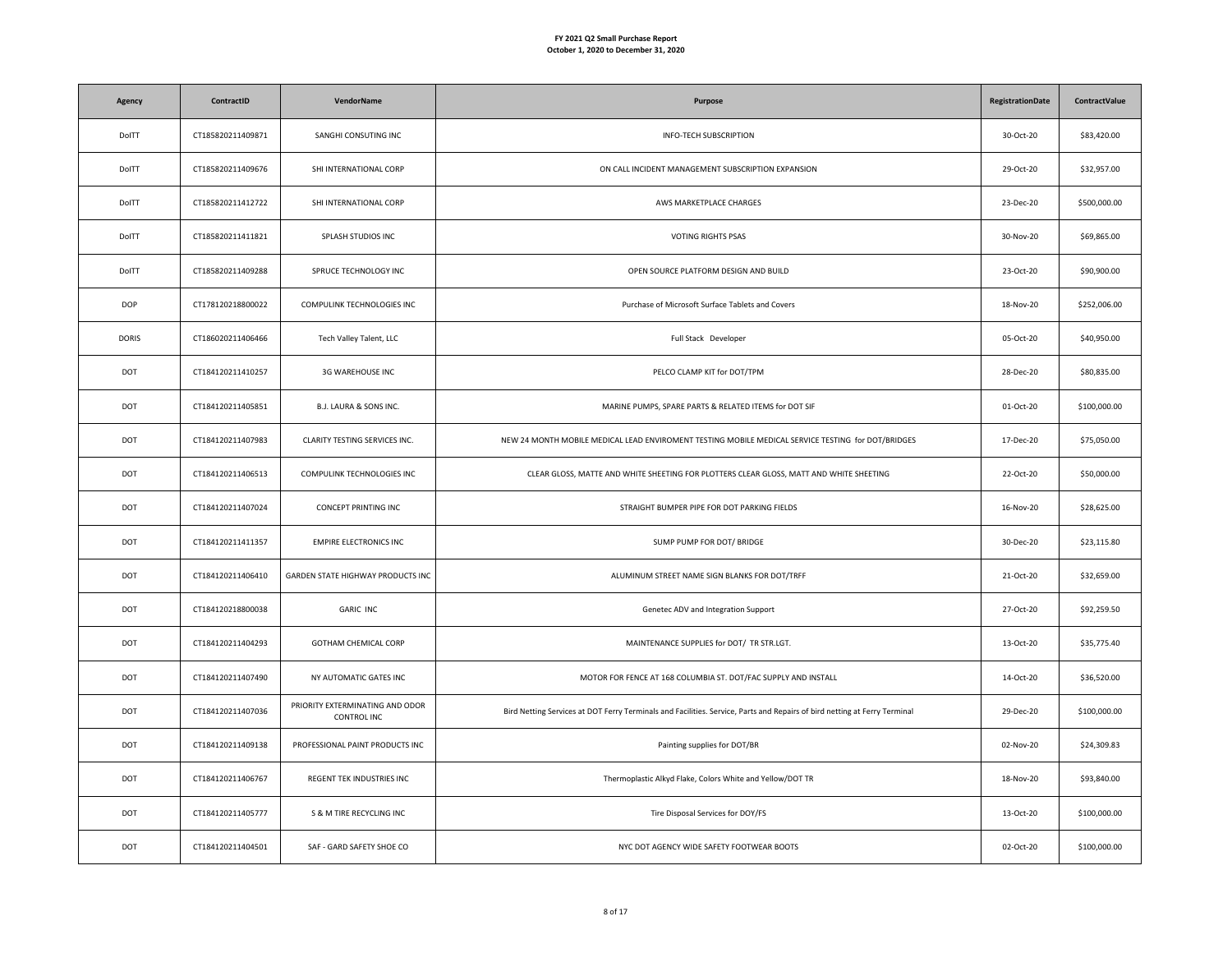| <b>Agency</b> | ContractID        | <b>VendorName</b>                                   | Purpose                                                                                                          | <b>RegistrationDate</b> | <b>ContractValue</b> |
|---------------|-------------------|-----------------------------------------------------|------------------------------------------------------------------------------------------------------------------|-------------------------|----------------------|
| DOT           | CT184120211405943 | SHERADEN LIGHTING & ELECTRICAL<br>PRODUCTS CORP     | VARIOUS SPECIALTY BREAKERS FOR DOT/ SIF MARINE ELECTRICAL BREAKERS.                                              | 12-Nov-20               | \$100,000.00         |
| DOT           | CT184120211404864 | STEELSTRAN INDUSTRIES INC                           | POLY ROPE AND ACCESSORIES FOR DOT/FERRIES                                                                        | 02-Oct-20               | \$100,000.00         |
| DOT           | CT184120211407428 | TRI-STATE MECHANICAL SYSTEMS INC H<br>LIEBLICH & CO | Exhaust Systems, Repairs RE-BID SOLICITATION # 20202009648 Repairs to Carbon Monixide Exhaust Systems for DOT/FM | 21-Oct-20               | \$100,000.00         |
| DOT           | CT184120211407433 | TRU SUPPLY COMPANY LLC                              | PEDESTRIAN CURB RAMPS for DOT SIM                                                                                | 09-Nov-20               | \$100,000.00         |
| DOT           | CT184120211405941 | UNIVERSAL PLASTICS CORPORATION                      | Panels for DOT Bus Stop Marker Icons no. Decal & Route Destination Panels                                        | 16-Nov-20               | \$93,975.00          |
| <b>DPR</b>    | CT184620211407444 | ACV ENVIRONMENTAL SERVICES INC                      | Removal, Disposal or Recycling of Liquid and Solid Waste                                                         | 01-Dec-20               | \$67,055.00          |
| <b>DPR</b>    | CT184620211402770 | AUTOMATED LOGIC CONTRACTING<br>SERVICES             | Maintenance of WebCTRL, Carrier I-Vu, Alerton System                                                             | 09-Nov-20               | \$94,877.00          |
| <b>DPR</b>    | CT184620211409632 | BEDFORD LANDSCAPE CONTRACTORS LLC                   | MANHATTAN TREE PLANTING - COMMUNITY BOARD 2 (YR 2020)                                                            | 23-Nov-20               | \$98,432.74          |
| <b>DPR</b>    | CT184620211409693 | <b>BIB SERVICES CORP</b>                            | MANHATTAN TREE PLANTING - COMMUNITY BOARD 4 (YR 2020) - MG11                                                     | 23-Nov-20               | \$91,700.00          |
| <b>DPR</b>    | CT184620211406991 | COMPULINK TECHNOLOGIES INC                          | 242712846-Annual License and Subscription Renewal SKEDULO                                                        | 02-Nov-20               | \$37,100.00          |
| <b>DPR</b>    | CT184620211403916 | <b>EIA Electric Inc</b>                             | Electrical Repairs for lighting located at West Harlem Piers                                                     | 08-Oct-20               | \$37,210.61          |
| <b>DPR</b>    | CT184620211408761 | EXCAV SERVICES INC                                  | ExcavSvcs for Construction of Living Shoreline at Alley Pond                                                     | 19-Nov-20               | \$89,059.00          |
| <b>DPR</b>    | CT184620211405449 | GRIFFIN GREENHOUSE SUPPLIES                         | TO PURCHASE HERBICIDE FOR ALL BOROUGHS                                                                           | 17-Nov-20               | \$69,008.38          |
| <b>DPR</b>    | CT184620218800088 | INDUSTRIAL U.S.A., INC                              | Jumbo toilet paper "non DCAS RC item" for dist                                                                   | 30-Dec-20               | \$85,536.00          |
| <b>DPR</b>    | CT184620211408491 | LANDSCAPING BY COUNTRY GARDENS INC                  | 246258846BLK-SHRUBBERY AND OAK TREES FOR IDLEWILD PARK PLANTS                                                    | 14-Oct-20               | \$24,955.00          |
| <b>DSNY</b>   | CT182720211409886 | A B OIL SERVICE LTD                                 | CLEAN PITS AND OIL SEPARATORS AT PLANT-2 WASH BUILDING FK                                                        | 25-Nov-20               | \$100,000.00         |
| <b>DSNY</b>   | CT182720211410263 | AARCO ENVIRONMENTAL SERVICES CORP                   | CLEAN OIL STORAGE TANKS AND PICK UP DRUMS FOR DISPOSAL                                                           | 01-Dec-20               | \$100,000.00         |
| <b>DSNY</b>   | CT182720211407577 | ACTIV SYSTEMS INC                                   | SUZUKI REPLACEMENT PARTS                                                                                         | 05-Oct-20               | \$100,000.00         |
| <b>DSNY</b>   | CT182720211408748 | ALDORAY & ASSOCIATES CORP                           | STEEL SHEETS, PLATES, AND BARS                                                                                   | 16-Oct-20               | \$100,000.00         |
| <b>DSNY</b>   | CT182720211411087 | CERTIFIED MANAGEMENT SERVICES INC                   | FORCE AMERICA- CONTROLLER REPLACEMENT PARTS                                                                      | 31-Dec-20               | \$100,000.00         |
| <b>DSNY</b>   | CT182720211407862 | CERTIFIED MANAGEMENT SERVICES INC                   | <b>SHOP RAGS</b>                                                                                                 | 06-Oct-20               | \$100,000.00         |
| <b>DSNY</b>   | CT182720211410996 | CPI USA Inc                                         | Mobile Printers                                                                                                  | 17-Nov-20               | \$86,487.00          |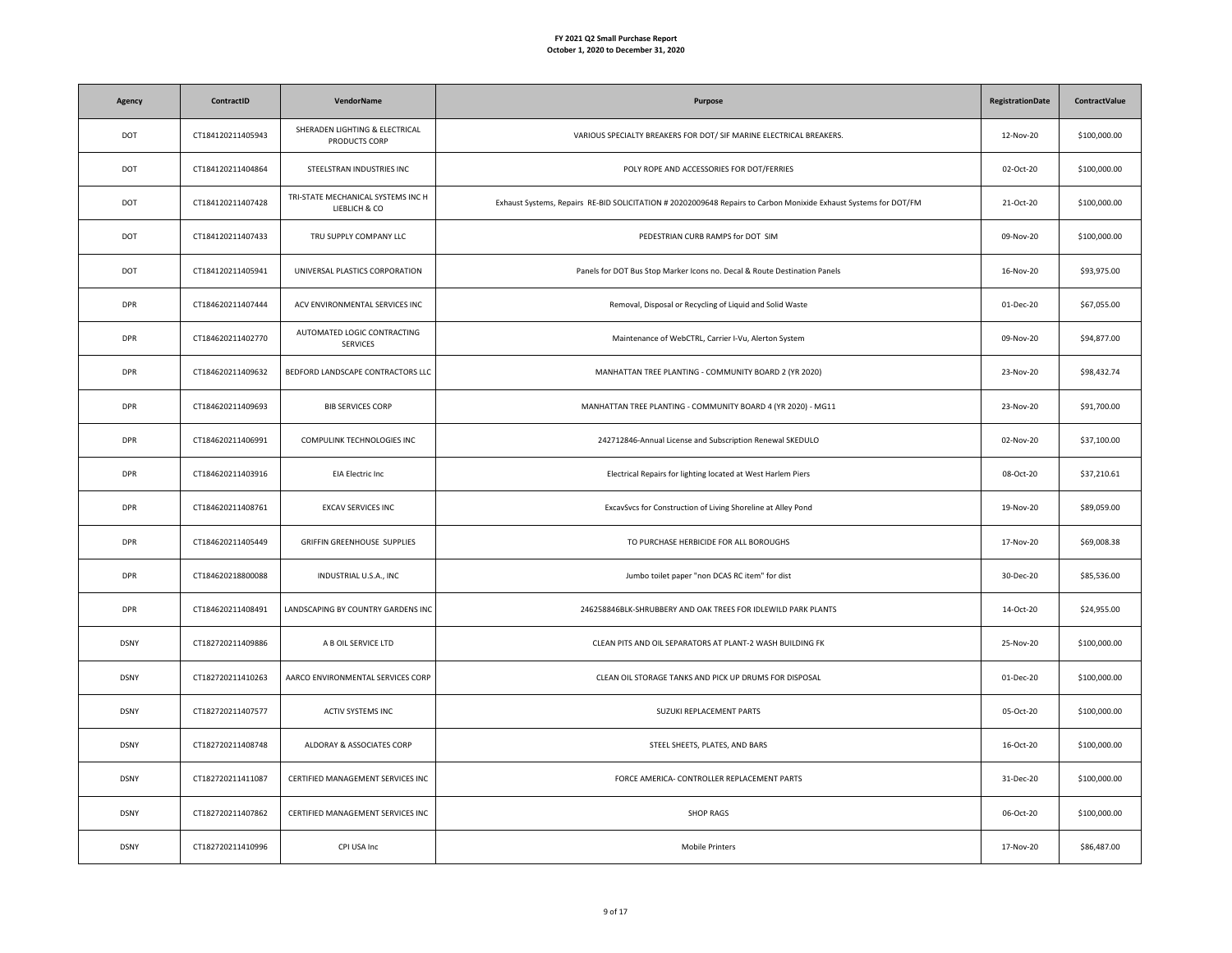| Agency      | ContractID        | VendorName                                         | Purpose                                                                                      | <b>RegistrationDate</b> | <b>ContractValue</b> |
|-------------|-------------------|----------------------------------------------------|----------------------------------------------------------------------------------------------|-------------------------|----------------------|
| <b>DSNY</b> | CT182720211407066 | D & W DIESEL INC                                   | <b>GRP: HORTON PRODUCTS</b>                                                                  | 09-Dec-20               | \$100,000.00         |
| <b>DSNY</b> | CT182720218800354 | DERIVE TECHNOLOGIES LLC                            | Solarwinds Licenses                                                                          | 17-Dec-20               | \$35,622.60          |
| <b>DSNY</b> | CT182720211410546 | EPAUL DYNAMICS INC                                 | ENVIRONMENTAL PROTECTION NETTING TO COVER BARGES AT 59TH MTS                                 | 10-Nov-20               | \$59,000.00          |
| <b>DSNY</b> | CT182720211409211 | EXECUTIVE MEDICAL SERVICES PC                      | MEDICAL EXAMS FOR OFFICERS                                                                   | 22-Oct-20               | \$21,855.00          |
| <b>DSNY</b> | CT182720211407666 | FINESSE CREATIONS INC                              | VENCO VENTURE REPLACEMENT PARTS                                                              | 02-Oct-20               | \$100,000.00         |
| <b>DSNY</b> | CT182720211405806 | <b>GABRIELLI TRUCK SALES LTD</b>                   | <b>MACK TRUCK PARTS - GRP</b>                                                                | 13-Oct-20               | \$100,000.00         |
| <b>DSNY</b> | CT182720211410262 | <b>GABRIELLI TRUCK SALES LTD</b>                   | HI-TEMPATURE LUG NUT INDICATORS                                                              | 28-Dec-20               | \$100,000.00         |
| <b>DSNY</b> | CT182720211405687 | Gerhart Scale Corporation                          | SHUTTLE CART WEIGHING SYSTEM MAINT & REPAIR                                                  | 01-Oct-20               | \$98,500.00          |
| <b>DSNY</b> | CT182720211403856 | HONEY CONSTRUCTION NY INC                          | Rehab lower level Garage Ceiling D12 1635 E 233 Street Bron                                  | 05-Nov-20               | \$71,000.00          |
| <b>DSNY</b> | CT182720211408881 | INDUSTRIAL WATER MANAGEMENT, INC.                  | BOILERS WATER TREATMENT AT VARIOUS LOCATIONS                                                 | 08-Dec-20               | \$100,000.00         |
| <b>DSNY</b> | CT182720211412662 | ISLAND COMPUTER PRODUCTS INC ICP INC               | DELL WARRANTY                                                                                | 10-Dec-20               | \$89,578.44          |
| <b>DSNY</b> | CT182720211411090 | JAMAICA HARDWARE & PAINTS INC.                     | SCULLY TANK TRUCK EQUIPMENT                                                                  | 31-Dec-20               | \$100,000.00         |
| <b>DSNY</b> | CT182720218800189 | K SYSTEMS SOLUTIONS LLC                            | Application Development Services for FY21                                                    | 23-Dec-20               | \$94,500.00          |
| <b>DSNY</b> | CT182720211407578 | KAL-BRO INC                                        | WINDSHIELD WIPER BLADES                                                                      | 05-Oct-20               | \$100,000.00         |
| <b>DSNY</b> | CT182720211407667 | KAL-BRO INC                                        | COOLANT RECOVERY MACHINE AND ACCESSORIES                                                     | 05-Oct-20               | \$100,000.00         |
| <b>DSNY</b> | CT182720211408917 | LIBERTY INDUSTRIAL GAS AND WELDING<br>SUPPLIES INC | ESAB WELDING SUPPLIES                                                                        | 30-Dec-20               | \$100,000.00         |
| <b>DSNY</b> | CT182720211409979 | NATIONAL GRID ENERGY MANAGEMENT<br>LLC             | Clean boilers and repair burners                                                             | 28-Dec-20               | \$100,000.00         |
| <b>DSNY</b> | CT182720211409843 | PLUMTECH SYSTEMS INC                               | MAINFRAME APPLICATION ENHANCEMENTS AND SUPPORT                                               | 06-Nov-20               | \$176,000.00         |
| <b>DSNY</b> | CT182720218800045 | QUALITY AND ASSURANCE TECHNOLOGY<br>CORP           | Geospatial Software Licences GEOSPATIAL MAPPING SOFTWARE                                     | 10-Nov-20               | \$93,833.00          |
| <b>DSNY</b> | CT182720211406844 | REED SYSTEMS LTD                                   | CALCIUM CHLORIDE TANKS                                                                       | 05-Nov-20               | \$100,000.00         |
| <b>DSNY</b> | CT182720211408449 | TEC SYSTEMS INC.                                   | HVAC SYSTEM TESTING, BALANCING                                                               | 25-Nov-20               | \$43,300.00          |
| <b>DYCD</b> | CT126020211409736 | TYTHE DESIGN INC.                                  | To support various Technical Assistance services FY21 COMPASS Technical Assistance Contracts | 04-Nov-20               | \$99,960.00          |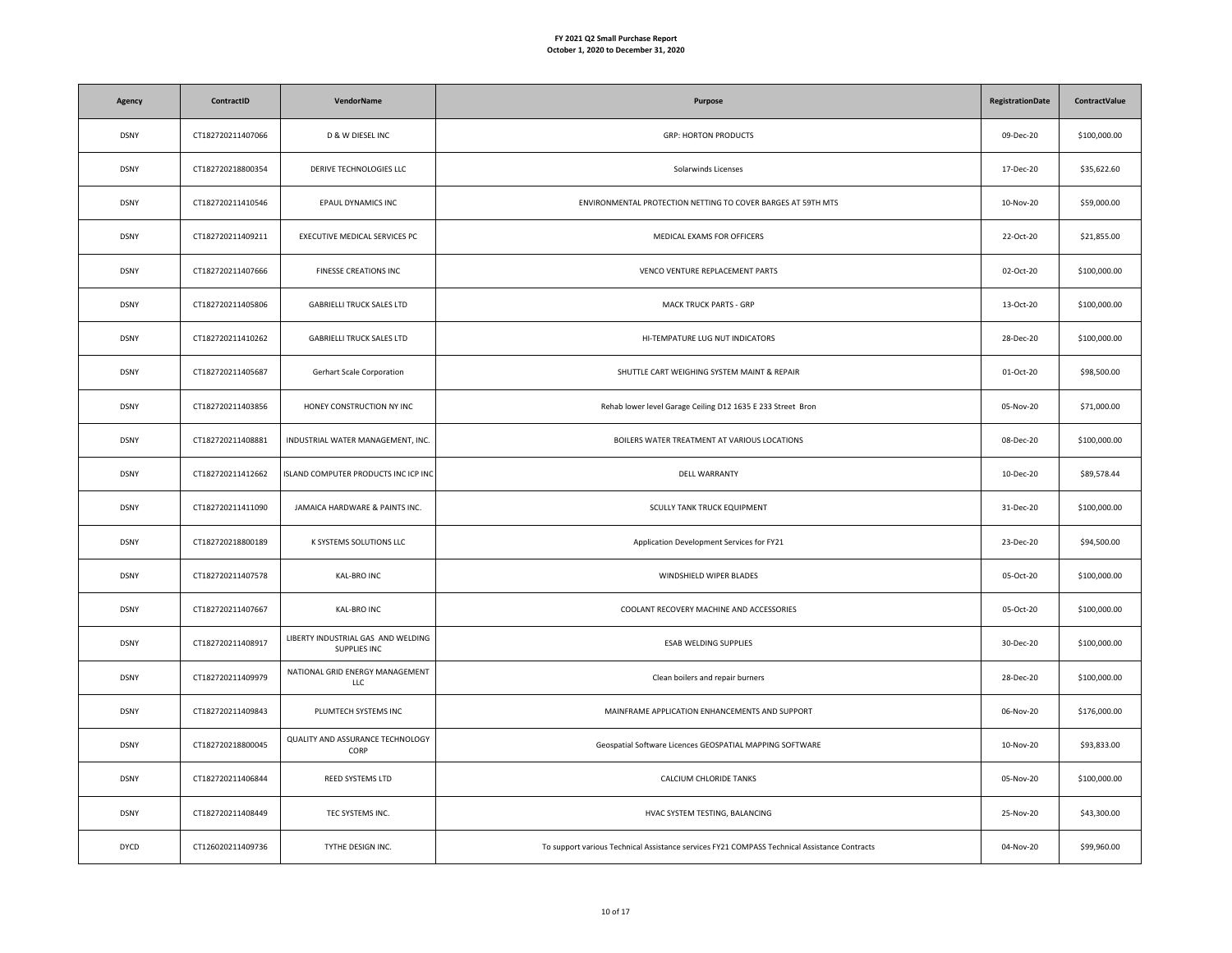| Agency      | ContractID        | <b>VendorName</b>                | Purpose                                                                     | <b>RegistrationDate</b> | ContractValue |
|-------------|-------------------|----------------------------------|-----------------------------------------------------------------------------|-------------------------|---------------|
| <b>DYCD</b> | CT126020211409739 | L WHITE CONSULTING LLC           | FY21 SONYC Technical Assistance Contracts To provide Training and Workshops | 04-Nov-20               | \$100,000.00  |
| FDNY        | CT105720211400114 | ARBILL INDUSTRIES, INC.          | Trellchem VPS Flash CPC                                                     | 29-Dec-20               | \$121,610.00  |
| FDNY        | CT105720211409991 | B.J. LAURA & SONS INC.           | Motorized Vehicle gates - test, inspection & repair                         | 05-Nov-20               | \$100,000.00  |
| FDNY        | CT105720218800036 | B.J. LAURA & SONS INC.           | 057210000269-Garland Stoves & Ice Machines                                  | 05-Oct-20               | \$100,000.00  |
| FDNY        | CT105720211412228 | CHIEF EQUIPMENT INC              | 3 yr contract - snow blower repair & svc.                                   | 08-Dec-20               | \$90,000.00   |
| FDNY        | CT105720218800037 | COMPULINK TECHNOLOGIES INC       | 057210000386_Accela Training Software                                       | 05-Oct-20               | \$99,999.00   |
| FDNY        | CT105720218800042 | COMPULINK TECHNOLOGIES INC       | 057210000334_Telemetry Relocation Computers & Parts                         | 29-Oct-20               | \$78,707.71   |
| FDNY        | CT105720218800296 | COMPULINK TECHNOLOGIES INC       | 057210000644 - Box Enterprise Software Renewal                              | 14-Dec-20               | \$99,980.30   |
| FDNY        | CT105720211408103 | EDSAL MACHINE PRODUCTS INC.      | TERMINAL BOXES FOR FDNY FIRE ALARM POSTS                                    | 22-Dec-20               | \$100,000.00  |
| FDNY        | CT105720211410023 | <b>EMPIRE ELECTRONICS INC</b>    | EQUIPMENT REQUIRED for Development of Diamond Plates-Content                | 24-Dec-20               | \$30,444.08   |
| FDNY        | CT105720211404401 | <b>EMPIRE ELECTRONICS INC</b>    | J505 Mercury Analyzer                                                       | 30-Oct-20               | \$63,185.10   |
| FDNY        | CT105720218800041 | <b>EMPIRE ELECTRONICS INC</b>    | 057210000407 - Miscellaneous Desktop Supplies                               | 09-Oct-20               | \$47,595.00   |
| FDNY        | CT105720211403016 | EPAUL DYNAMICS INC               | FORKLIFT CONTAINER SPREADER & CLAMPS FOR FIRE DEPT NY                       | 05-Nov-20               | \$51,509.50   |
| FDNY        | CT105720211407998 | EPAUL DYNAMICS INC               | TRUCK / VEHICLE WASH SOLUTION ECO-FRIENDLY                                  | 20-Oct-20               | \$90,000.00   |
| FDNY        | CT105720211409378 | FRANKLIN EQUIPMENT SERVICES CORP | PLUMBING, MATERIALS TO SERVICE FUEL PUMPS                                   | 30-Oct-20               | \$100,000.00  |
| <b>FDNY</b> | CT105720211411956 | <b>G E PICKERING INC</b>         | Iron Duck Anti-Chafing device, and Kernmantle Life Saving Ro                | 22-Dec-20               | \$92,700.00   |
| <b>FDNY</b> | CT105720211408822 | <b>G E PICKERING INC</b>         | Filter for Pulmonary function equipment                                     | 26-Oct-20               | \$43,500.00   |
| FDNY        | CT105720218800295 | <b>GARIC INC</b>                 | 057210000589 - Data Center Supplies                                         | 11-Dec-20               | \$98,180.00   |
| <b>FDNY</b> | CT105720211412226 | JAMAICA HARDWARE & PAINTS INC.   | SHEET METAL FOR SHEETROCK AND ROOF REPAIRS                                  | 10-Dec-20               | \$100,000.00  |
| FDNY        | CT105720218800299 | MAUREEN DATA SYSTEMS, INC.       | 057210000663 - KnowBe4 Security Awareness Subscription                      | 14-Dec-20               | \$54,960.00   |
| FDNY        | CT105720218800021 | Mola Group Corp                  | 057210000112 Spectrum Software Maintenance Renewal                          | 02-Oct-20               | \$34,500.00   |
| FDNY        | CT105720211410576 | MOOR METALS INC                  | EPOXY COATED REBAR & CONTINUOUS CHAIRS                                      | 16-Nov-20               | \$33,018.00   |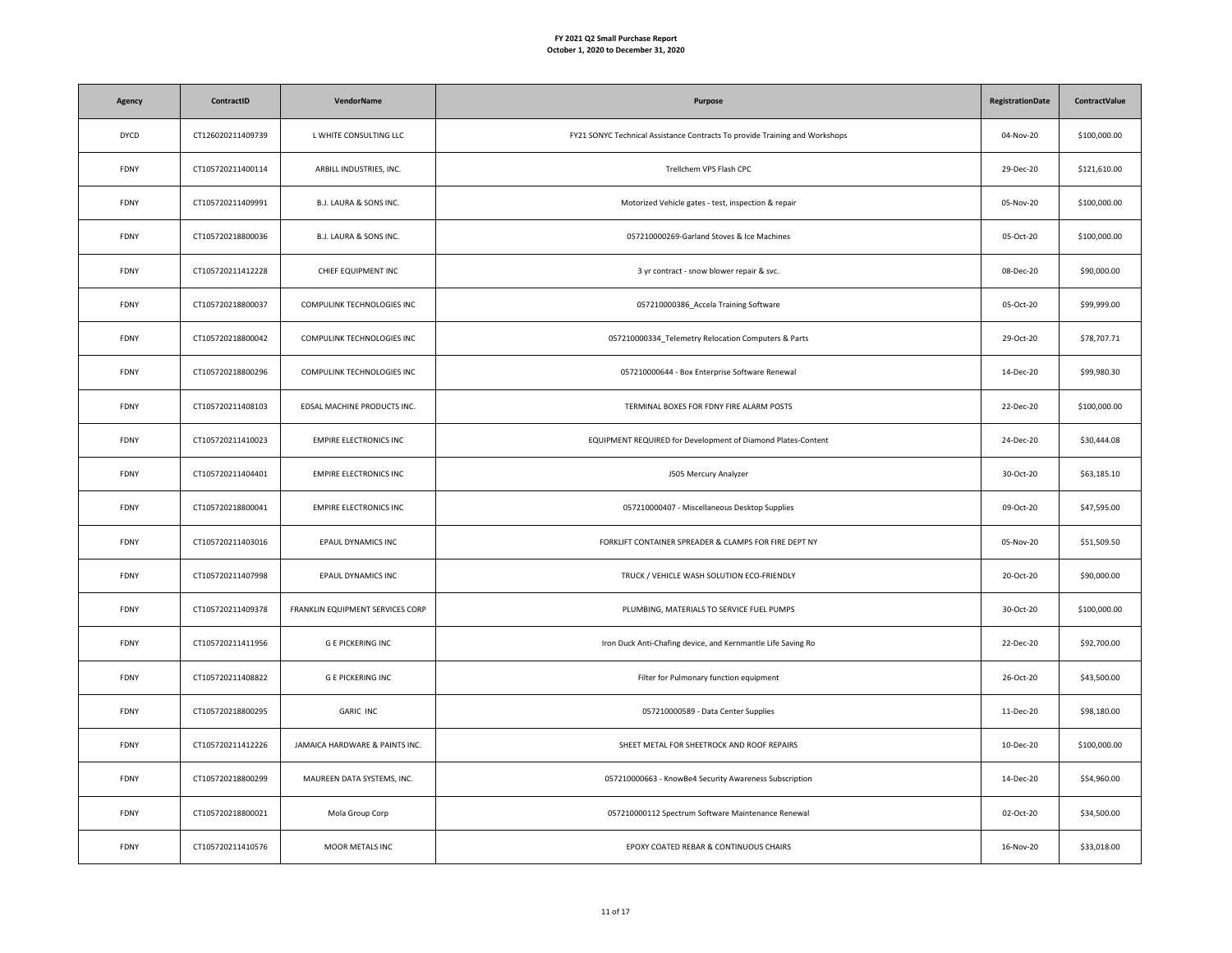| Agency      | ContractID        | VendorName                                 | Purpose                                                                                     | <b>RegistrationDate</b> | ContractValue |
|-------------|-------------------|--------------------------------------------|---------------------------------------------------------------------------------------------|-------------------------|---------------|
| <b>FDNY</b> | CT105720211412036 | NICHE ANALYSIS INC                         | ASBESTOS ABATEMENT PROJECT MONITORING                                                       | 03-Dec-20               | \$100,000.00  |
| <b>FDNY</b> | CT105720211409063 | NYC Supply Company, LLC                    | LACTATION SUITES FOR FIRE DEPARTMENT MAMAVA                                                 | 17-Dec-20               | \$100,000.00  |
| FDNY        | CT105720211413831 | ORIENTAL LUMBER INC                        | ROOFING MATERIALS                                                                           | 28-Dec-20               | \$500,000.00  |
| FDNY        | CT105720218800434 | READY DATA INC                             | 057210000523 - FIRES Mobile Device Accessories                                              | 28-Dec-20               | \$98,762.75   |
| FDNY        | CT105720211409646 | RICHMOND ELEVATOR CO INC                   | ELEVATOR PREVENTIVE MAINTENANCE AND REPAIR                                                  | 03-Dec-20               | \$100,000.00  |
| FDNY        | CT105720211402810 | THREE GALS INDUSTRIAL LLC                  | TEAM WENDY HELMETS                                                                          | 05-Nov-20               | \$75,901.65   |
| HPD         | CT180620218800016 | BUSINESS RELOCATION SERVICES INC           | Moving Services for HPD Facilities                                                          | 13-Nov-20               | \$100,000.00  |
| HPD         | CT180620218800030 | CREATIVE LEASING SOLUTIONS INC             | UPGRADE OF ENTERPRISE FILENET & WEBSHPERE MQ ENVIRONMENT                                    | 09-Oct-20               | \$92,000.00   |
| HPD         | CT180620211403586 | ENVIRONMENTAL EDUCATION ASSOCIATES<br>INC. | KK01227; 516 Bergen Street, BK 11217 Mini RC - 1 Year Lead Training Services                | 27-Nov-20               | \$99,999.00   |
| HPD         | CT180620218800353 | RANGAM CONSULTANTS INC                     | Consultant services for IT support                                                          | 31-Dec-20               | \$75,000.00   |
| HPD         | CT180620211410531 | THE PLUM GROUP INC                         | Licences and support for Interactive voice response (telephone trees)                       | 21-Dec-20               | \$99,999.00   |
| HPD         | CT180620211404191 | VANGUARD DIRECT INC                        | MITCHELL-LAMA WAITING LIST DIGITIZATION DATA ENTRY SERVICES                                 | 13-Nov-20               | \$100,000.00  |
| <b>HRA</b>  | CT106920211408866 | AFAX BUSINESS MACHINES INC                 | FY'21 BPO PRINTING SUPPLIES FOR FAX MACHINES TONERS AND DRUMS FOR BROTHER'S FAX MACHINES    | 27-Nov-20               | \$50,000.00   |
| HRA         | CT106920211406541 | ALTER LEV INC                              | FY21 BLANKET ORDER FOR VARIOUS LOCK SUPPLIES                                                | 18-Nov-20               | \$100,000.00  |
| <b>HRA</b>  | CT106920211410055 | DELL MARKETING LP                          | Support Services for Building Design Suite Premium Licenses DELL MARKETING LP               | 17-Nov-20               | \$33,471.25   |
| <b>HRA</b>  | CT106920211407186 | DELUXE DELIVERY SYSTEMS INC                | ON-CALL EQUIPMENT PICK-UP AND DELIVERY SERVICES MIS EQUIPMENT PICK-UP AND DELIVERY SERVICES | 07-Dec-20               | \$73,500.00   |
| <b>HRA</b>  | CT106920211407756 | Edge Electronics Inc                       | FY'21 BPO FOR CONSTRUCTION & MAINTENANCE MATERIALS                                          | 30-Oct-20               | \$100,000.00  |
| <b>HRA</b>  | CT106920211405118 | JAMAICA HARDWARE & PAINTS INC.             | FY'21 BPO FOR CONSTRUCTIONS AND MAINTENANCE MATERIALS                                       | 14-Oct-20               | \$100,000.00  |
| <b>HRA</b>  | CT106920211407861 | JAMAICA HARDWARE & PAINTS INC.             | FY 21 BPO FOR VARIOUS BATHROOM PARTITIONS AND HARDWARE                                      | 04-Dec-20               | \$30,000.00   |
| <b>HRA</b>  | CT106920211405597 | K & S INDUSTRIAL CORP                      | FY21 BLANKET ORDER FOR VARIOUS HVAC PARTS                                                   | 13-Nov-20               | \$100,000.00  |
| <b>HRA</b>  | CT106920211407537 | METALLINE FIRE DOOR CO INC                 | FY21 BLANKET ORDER FOR VARIOUS HOLLOW METAL DOORS AND FRAMES                                | 04-Dec-20               | \$50,000.00   |
| <b>HRA</b>  | CT106920211411701 | PIONEER LOCK CORPORATION                   | INSTALLATION AND REINSTALLATION OF SECURITY DEVICES FOR HRA                                 | 24-Dec-20               | \$75,000.00   |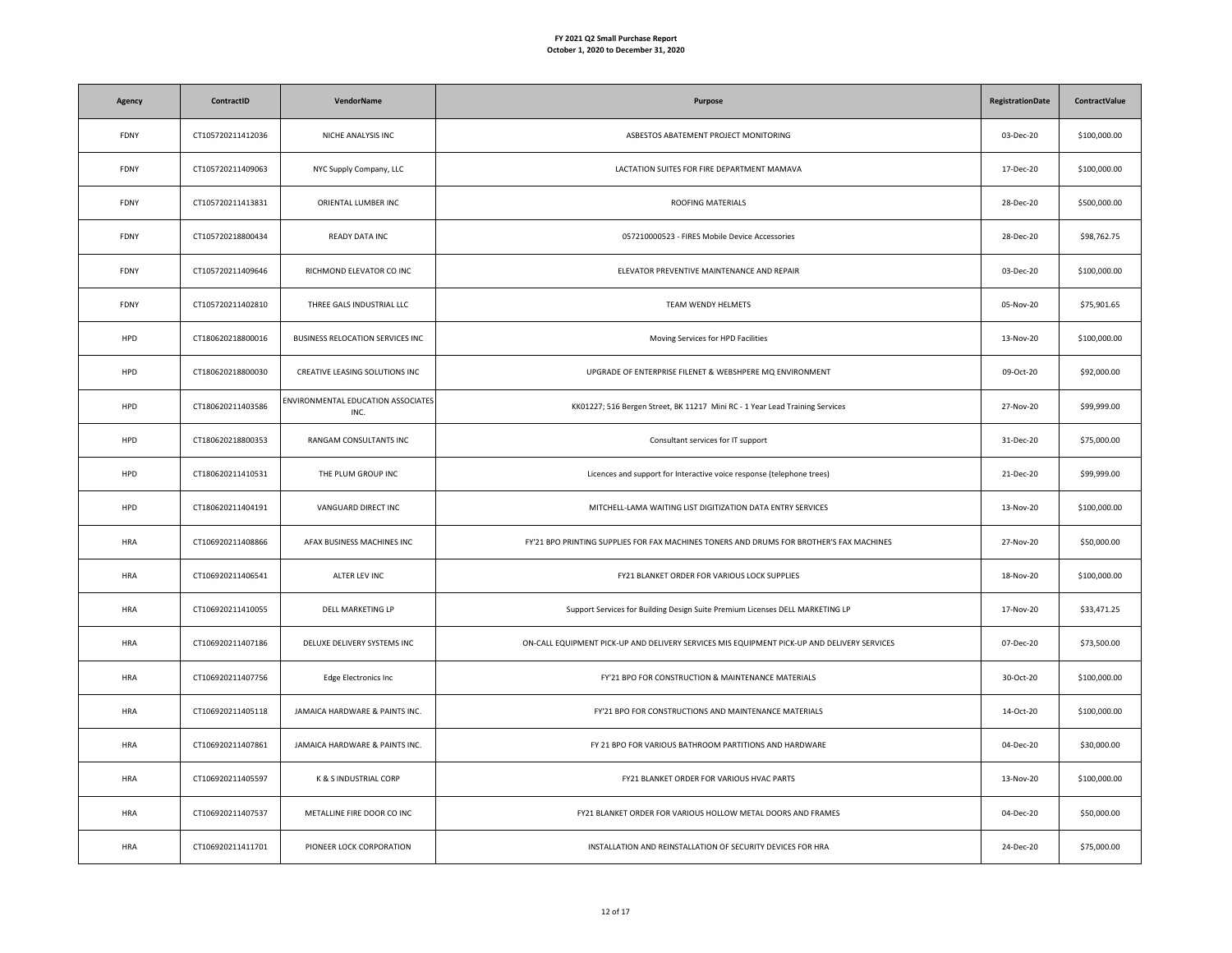| Agency     | ContractID        | <b>VendorName</b>                               | Purpose                                                                                                                                                                                           | <b>RegistrationDate</b> | <b>ContractValue</b> |
|------------|-------------------|-------------------------------------------------|---------------------------------------------------------------------------------------------------------------------------------------------------------------------------------------------------|-------------------------|----------------------|
| <b>HRA</b> | CT106920211401372 | PITNEY BOWES SOFTWARE INC                       | Software Support for Print to Mail Automation Pitney Bowes Software, Inc                                                                                                                          | 26-Oct-20               | \$88,709.43          |
| HRA        | CT106920211408251 | PRUTECH SOLUTIONS, INC                          | Purchase of CIVIS/Looker RFP for Analytics RFS for PEU                                                                                                                                            | 30-Oct-20               | \$85,470.00          |
| <b>HRA</b> | CT106920211402776 | Pyramid Safety & Health Solutions Inc           | FIRE AND SAFETY INSPECTIONS SERVICES FOR APS/DVPHA FIRE AND SAFETY INSPECTIONS SERVICES, CITY-WIDE                                                                                                | 01-Oct-20               | \$36,000.00          |
| <b>HRA</b> | CT106920211406571 | SHERADEN LIGHTING & ELECTRICAL<br>PRODUCTS CORP | BPO ELECTRICAL SUPPLIES                                                                                                                                                                           | 23-Dec-20               | \$100,000.00         |
| <b>HRA</b> | CT106920211411582 | <b>U ARIAS CORPORATION</b>                      | ON CALL SNOW REMOVAL SERVICES TO HRA VARIOUS LOCATIONS                                                                                                                                            | 31-Dec-20               | \$100,000.00         |
| Law        | CT102520211407591 | ABRAHAMS CONSULTING LLC                         | Accellion Kiteworks Secure File Share Solutions, Including Licenses, Server Installation and Training, for the Term 6/1/20 - 5/31/21, under PIN<br>02520X004476, as requested by the IT Division. | 01-Oct-20               | \$175,034.00         |
| Law        | CT102520211409602 | ABRAHAMS CONSULTING LLC                         | Comm Vault Premium Maintenance services                                                                                                                                                           | 28-Oct-20               | \$30,228.81          |
| Law        | CT102520211412167 | COMPULINK TECHNOLOGIES INC                      | Averpoint DocAve forSharePoint 2016 Maintenance Tool                                                                                                                                              | 04-Dec-20               | \$21,960.00          |
| Law        | CT102520218800470 | HOGUET NEWMAN REGAL & KENNEY LLP                | Outside counsel to help with the overflow of General Lit attorneys fee                                                                                                                            | 30-Dec-20               | \$480,000.00         |
| Law        | CT102520211407877 | JCMS, INC.                                      | C.D.E. 2012-039319CL Delay and Damage Analysis                                                                                                                                                    | 21-Oct-20               | \$425,000.00         |
| Law        | CT102520218800325 | STAFFING 101 GROUP LLC                          | MWBE Small Purchase for Department of Transportation searchers                                                                                                                                    | 30-Dec-20               | \$500,000.00         |
| Law        | CT102520218800448 | TAM BUSINESS SYSTEMS INC                        | Purchase of 2 Konica Copier/Printers and 5 Years of Maintenance                                                                                                                                   | 29-Dec-20               | \$215,435.60         |
| MOCJ       | CT100220218800114 | 1 DIGIT LLC                                     | Communication Strategy Consulting Services                                                                                                                                                        | 11-Dec-20               | \$45,000.00          |
| MOCJ       | CT100220218800028 | BUSINESS RELOCATION SERVICES INC                | <b>Moving Services</b>                                                                                                                                                                            | 19-Oct-20               | \$47,341.46          |
| MOCJ       | CT100220218800034 | COMPULINK TECHNOLOGIES INC                      | Proxy Equipment Update                                                                                                                                                                            | 14-Oct-20               | \$22,448.06          |
| MOCJ       | CT100220218800001 | ENTERPRISE CONSULTING GROUP LTD                 | Consultant for Discretionary PASSPort Integration                                                                                                                                                 | 14-Oct-20               | \$215,200.00         |
| MOCJ       | CT100220211408357 | Ncheng LLP Certified Public Accountants         | MWBE Noncompetitive Small Purchase to provide financial services to MOCJ                                                                                                                          | 13-Oct-20               | \$150,000.00         |
| MOCJ       | CT100220218800031 | PINNACLE CHANGE LLC                             | Procurement Process Optimization Consultant.                                                                                                                                                      | 16-Oct-20               | \$65,100.00          |
| MOCJ       | CT100220211409301 | SHI INTERNATIONAL CORP                          | SnapLogic software provides Integration Platform as a Service (iPaaS) tools for connecting Cloud data sources, SaaS applications and on-premises business<br>software applications.               | 23-Oct-20               | \$38,400.00          |
| MOCJ       | CT100220211414044 | TOTALCAPTION LLC                                | Communication, Access, Realtime Translation FY21                                                                                                                                                  | 30-Dec-20               | \$99,999.00          |
| MOCJ       | CT100220211408718 | WEI WEI & CO LLP                                | Wei, Wei & Co MWBE Noncompetitive Small Purchase to provide financial services to MOCJ                                                                                                            | 19-Oct-20               | \$150,000.00         |
| MOCJ       | CT100220211412544 | WhenLoveWorks Inc                               | MWBE MAP Domestic Violence Technical Assistance                                                                                                                                                   | 09-Dec-20               | \$500,000.00         |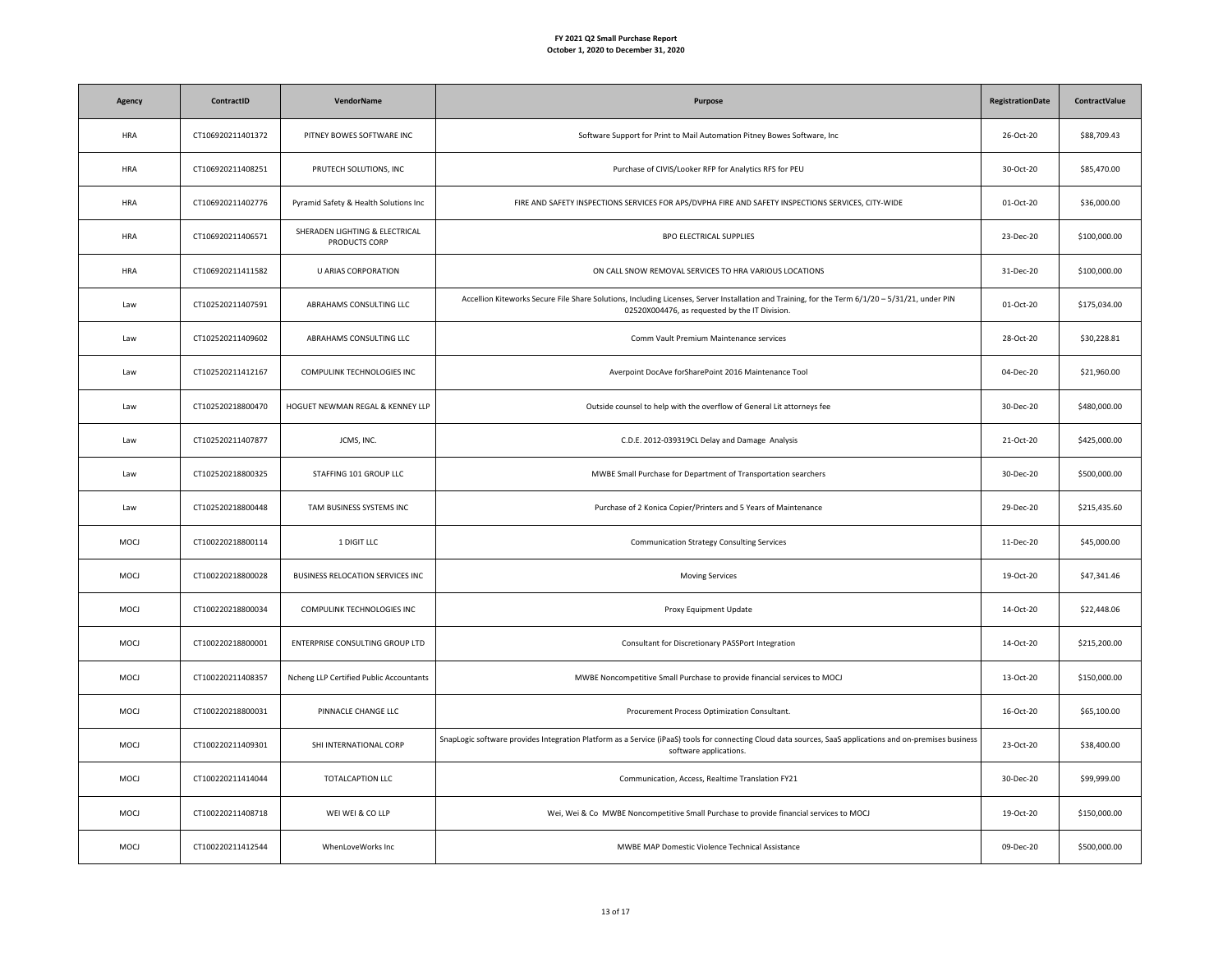| Agency       | ContractID        | <b>VendorName</b>                              | Purpose                                                                                          | <b>RegistrationDate</b> | ContractValue |
|--------------|-------------------|------------------------------------------------|--------------------------------------------------------------------------------------------------|-------------------------|---------------|
| MOCS         | CT100220218800190 | INFOPEOPLE CORPORATION                         | 0022Y0013-Report Developer                                                                       | 17-Dec-20               | \$96,674.00   |
| MOCS         | CT100220218800282 | RANGAM CONSULTANTS INC                         | Quality Assurance Analyst for PASSPort maintenance                                               | 15-Dec-20               | \$77,077.00   |
| MOCS         | CT100220218800283 | RANGAM CONSULTANTS INC                         | Business Analyst for PASSport Maintenance.                                                       | 15-Dec-20               | \$80,311.00   |
| MOCS         | CT100220218800284 | RANGAM CONSULTANTS INC                         | <b>Technical Project Manager</b>                                                                 | $16$ -Dec-20            | \$99,724.00   |
| <b>NYCEM</b> | CT101720211413346 | FUND FOR THE CITY OF NEW YORK, INC.            | Strengthening Communities Through Recovery COVID-19 Queens 2                                     | 29-Dec-20               | \$40,000.00   |
| <b>NYCEM</b> | CT101720211413714 | HAITIAN AMERICAN ALLIANCE OF NEW<br>YORK, INC. | Strengthening Communities Through Recovery COVID-19 Brooklyn                                     | 29-Dec-20               | \$40,000.00   |
| <b>NYCEM</b> | CT101720211408597 | INCLUSION STRATEGY SOLUTIONS LLC               | MWBE MICROPURCHASE: PRF21-311- Diversity Workshops                                               | 27-Oct-20               | \$33,500.00   |
| <b>NYCEM</b> | CT101720211413345 | JAMAICA CENTER FOR ARTS AND LEARNING           | Strengthening Communities Through Recovery COVID-19 Queens 1                                     | 29-Dec-20               | \$40,000.00   |
| <b>NYCEM</b> | CT101720211411193 | NETWORKS 2000, INC.                            | HP Server Enterprise Support Service Annual Renewal                                              | 19-Nov-20               | \$21,592.57   |
| <b>NYCEM</b> | CT101720211413348 | PROJECT HOSPITALITY INC                        | Strengthening Communities Through Recovery COVID-19 SI                                           | 29-Dec-20               | \$40,000.00   |
| <b>NYCEM</b> | CT101720211410998 | <b>WORKCAST INC</b>                            | PRF4594 - VIRTUAL SYMPOSIUM PLATFORM                                                             | 01-Dec-20               | \$22,275.00   |
| <b>NYPD</b>  | CT105620211401292 | ALPERTS NEWSPAPER DELIVERY SERVICE             | 215240001, NEWSPAPER AND MAGAZINE DELIVERY QMS 253                                               | 24-Nov-20               | \$100,000.00  |
| <b>NYPD</b>  | CT105620211410089 | AMCHAR WHOLESALE, INC                          | 213950066, AMMUNITION, QMS 1137                                                                  | 22-Dec-20               | \$47,453.00   |
| <b>NYPD</b>  | CT105620211406063 | ART TO FRAMES INC                              | 213750022, VARIOUS PLAQUES, QMS 487                                                              | 13-Nov-20               | \$100,000.00  |
| <b>NYPD</b>  | CT105620211408011 | BUSINESS RELOCATION SERVICES INC               | 213650101, MOVING SERVICE CONTRACT FOR THE FIVE BOROUGHS, QMS 1001                               | 09-Nov-20               | \$100,000.00  |
| <b>NYPD</b>  | CT105620211409362 | CARE SECURITY SYSTEMS INC                      | PURCHASE OF ACCESS CONTROL SECURITY PANELS AND AND INTERFACE READERS FOR COMMUNICATIONS DIVISION | 26-Oct-20               | \$21,889.50   |
| <b>NYPD</b>  | CT105620211406947 | CASSONE LEASING INC                            | CUSTOM MODULAR BUILDING CANINE TRAILER 24'X42, QMS 1000                                          | 28-Oct-20               | \$28,665.00   |
| <b>NYPD</b>  | CT105620211407083 | Chainalysis Inc                                | 216220245 CHAINANALYSIS AN INTELLIGANCECOLLECTION TOOL, QMS 956                                  | 17-Nov-20               | \$67,886.00   |
| <b>NYPD</b>  | CT105620211408777 | COIL TECHS HVAC SERVICES, INC.                 | 215200005, MAINTENANCE ON CLEANING SYSTEMS QMS 1002                                              | 20-Oct-20               | \$23,766.00   |
| <b>NYPD</b>  | CT105620211406035 | EASCO BOILER CORP.                             | EMERGENCY CONTRACT FOR TEMPORARY BOILER. 213660089, QMS 948                                      | 14-Oct-20               | \$68,700.00   |
| <b>NYPD</b>  | CT105620211407216 | <b>EMPIRE ELECTRONICS INC</b>                  | 213950060, MOUNTED FACE SHIELD, QMS 947                                                          | 06-Oct-20               | \$79,625.00   |
| <b>NYPD</b>  | CT105620218800048 | <b>EXCEL REPORTING INC</b>                     | Stenographic Services for NYPD Trials                                                            | 30-Dec-20               | \$309,513.00  |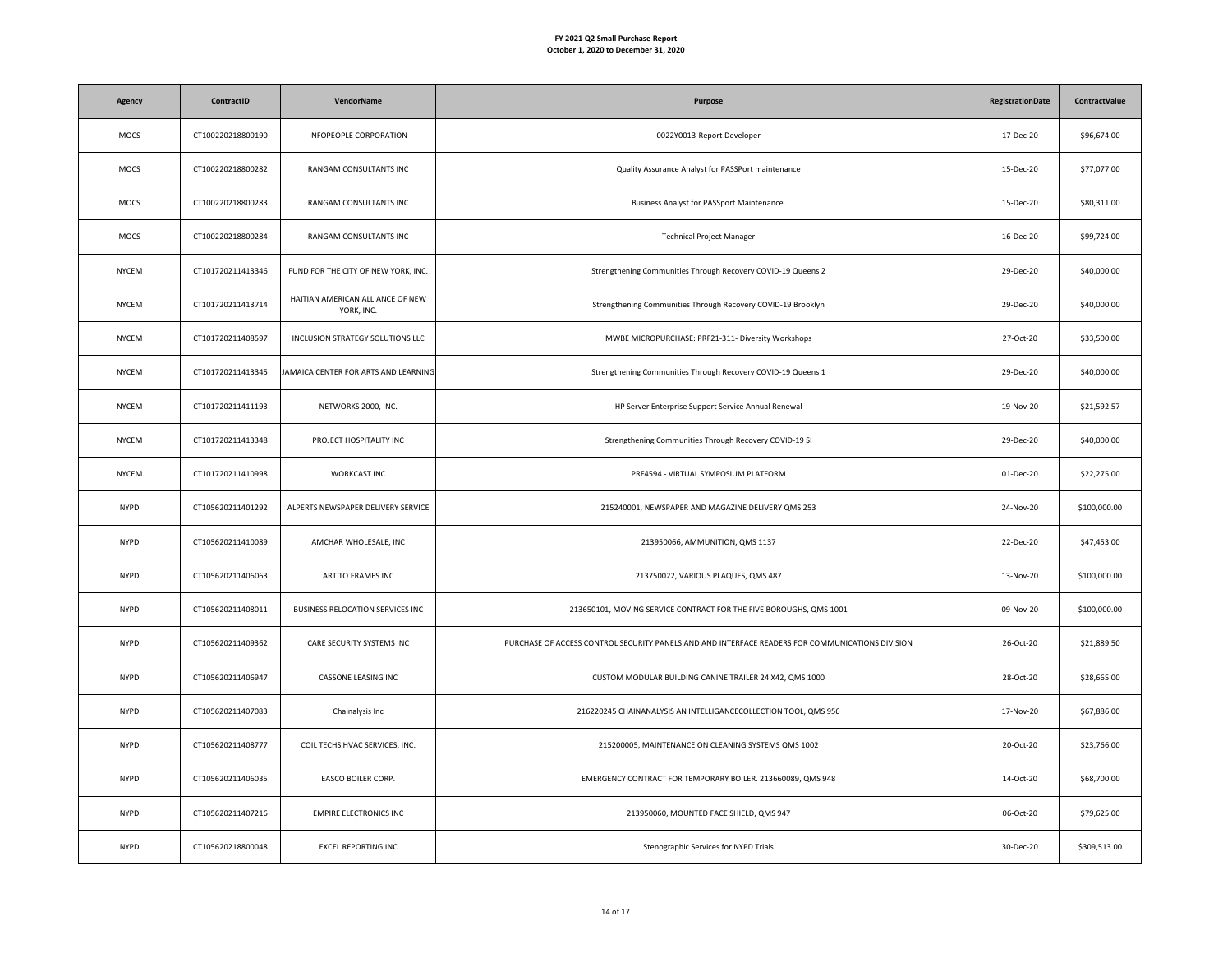| Agency      | ContractID        | VendorName                       | Purpose                                                            | <b>RegistrationDate</b> | <b>ContractValue</b> |
|-------------|-------------------|----------------------------------|--------------------------------------------------------------------|-------------------------|----------------------|
| <b>NYPD</b> | CT105620211408521 | FEDERAL RESOURCES SUPPLY COMPANY | 213950057, SHELTER TENT, QMS 998                                   | 02-Nov-20               | \$41,137.51          |
| <b>NYPD</b> | CT105620211404937 | FFF ENTERPRISES INC              | VACC. FLUARIX QUAD PFS                                             | 14-Oct-20               | \$75,627.00          |
| <b>NYPD</b> | CT105620211406031 | FINESSE CREATIONS INC            | LACTATION PODS.213660090, QMS 958                                  | 22-Oct-20               | \$52,000.00          |
| <b>NYPD</b> | CT105620211407787 | FINESSE CREATIONS INC            | 217800047 RECTRACTABLE BELT BARRIER FOR CROWD CONTROL, QMS 0816    | 04-Nov-20               | \$50,000.00          |
| <b>NYPD</b> | CT105620211405131 | <b>GENTEX CORPORATION</b>        | 214501006, HELMETS, FAST XP, QMS 608                               | 26-Oct-20               | \$45,693.00          |
| <b>NYPD</b> | CT105620218800044 | Green Path Environmental Inc     | <b>Environmental Testing Services</b>                              | 28-Oct-20               | \$354,325.00         |
| <b>NYPD</b> | CT105620211407292 | HORIBA INSTRUMENTS INC           | SPEX HANDSCOPE LED 5 WAV-LENGTH LIGHT SOURCE 215640154, QMS 1065   | 08-Oct-20               | \$21,770.00          |
| <b>NYPD</b> | CT105620211407579 | JEOL USA INCORPORATED            | SERVICE JEOL SEM & OXFORD EDS                                      | 02-Nov-20               | \$33,842.33          |
| <b>NYPD</b> | CT105620211411191 | K2 SOLUTIONS INC                 | 213950060A, SINGLE PURPOSE EXPLOSIVE DETECTOR DOG, QMS 1266        | 23-Dec-20               | \$100,000.00         |
| <b>NYPD</b> | CT105620211406094 | Mark Andy, Inc.                  | LABOR/TRAVEL/ PARTS FOR DIGITAL PRESS, QMS # 685, 215060807        | 26-Oct-20               | \$63,601.55          |
| <b>NYPD</b> | CT105620211408569 | MOUGONDHA ACHARYA                | Cellebrite UFED SW Renewal, QMS fy20-3123 216220278                | 29-Oct-20               | \$49,835.00          |
| <b>NYPD</b> | CT105620211413606 | NJX ENTERPRISE CORPORATION       | Upgrade 2 Air Cooled Vertical AC Units at Police Headquarter       | 22-Dec-20               | \$335,000.00         |
| <b>NYPD</b> | CT105620211413938 | NORTHWESTERN UNIVERSITY          | 214100018 - "TRAFFIC CRASH INVESTIGATION COURSE, QMS#1515          | 29-Dec-20               | \$24,300.00          |
| <b>NYPD</b> | CT105620211409738 | PAPERMART INC                    | FTS # 213700027 TARGET PAPER, QMS 732                              | 16-Nov-20               | \$29,598.50          |
| <b>NYPD</b> | CT105620211407351 | PIPL INC                         | 216220207 + PIPL INTELLIGENCE TOOL, QMS # 841                      | 16-Nov-20               | \$30,940.06          |
| <b>NYPD</b> | CT105620211407366 | Qualtrax Inc                     | 216220244 QUALTRAX 21 MONTHS SOFTWARE SUBSCRIPTION, QMS 993        | 31-Dec-20               | \$56,894.00          |
| <b>NYPD</b> | CT105620211406062 | REVISION MILITARY LTD            | 214260016, STINGERHAWK EYE PROTECTION KIT, QMS 692                 | 27-Oct-20               | \$81,243.50          |
| <b>NYPD</b> | CT105620211412886 | SHI INTERNATIONAL CORP           | Pexip Infinity Software MWBE Purchase Method, QMS 0057 216220048   | 14-Dec-20               | \$120,828.00         |
| <b>NYPD</b> | CT105620211413877 | SHI INTERNATIONAL CORP           | KOFAX ANNUAL RENEWAL MWBE METHOD, QMS # 1565 216220058             | 28-Dec-20               | \$116,960.81         |
| <b>NYPD</b> | CT105620211406871 | SIGNAL PERFECTION LTD            | PURCHASE OF AUDIO VISUAL EQUIPMENT FOR INTELLIGENCE DIVISION       | 30-Oct-20               | \$29,020.00          |
| <b>NYPD</b> | CT105620211410746 | SIGNAL PERFECTION LTD            | PURCHASE OF AUDIO VISUAL EQUIPMENT FOR AVIATION                    | 11-Dec-20               | \$55,920.00          |
| <b>NYPD</b> | CT105620211405327 | SLADE INDUSTRIES, INC            | CONTRACT FOR MAINTENANCE, SERVICE & REPAIRS FOR ELEVATORS, QMS 957 | 09-Nov-20               | \$100,000.00         |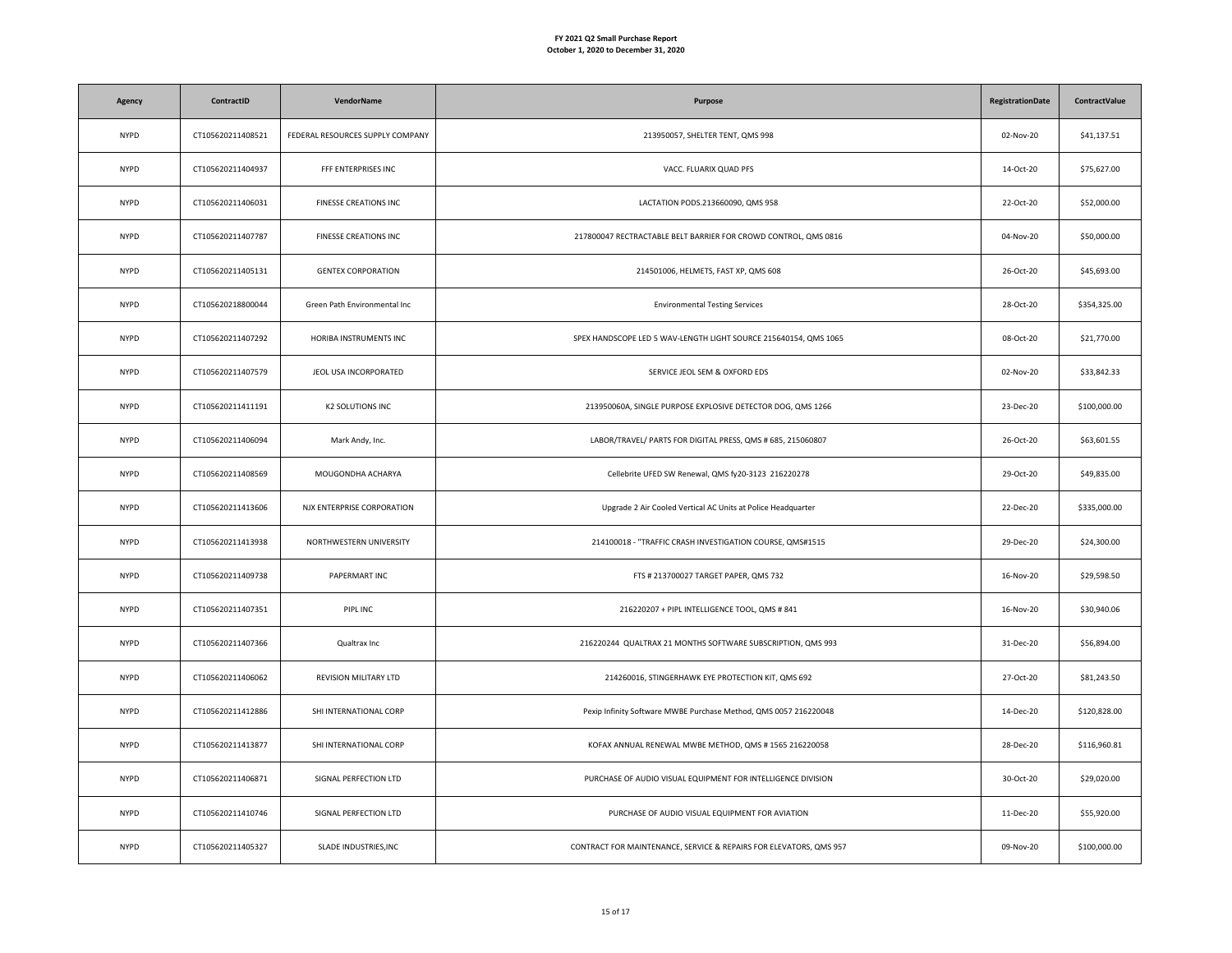| Agency      | ContractID        | VendorName                                               | Purpose                                                                                                        | <b>RegistrationDate</b> | <b>ContractValue</b> |
|-------------|-------------------|----------------------------------------------------------|----------------------------------------------------------------------------------------------------------------|-------------------------|----------------------|
| <b>NYPD</b> | CT105620211403287 | STEPHEN M DEADY A 3521 BALLISTICS                        | FIREARM CONSULTANT TECHNICAL LEADER                                                                            | 16-Oct-20               | \$66,300.00          |
| <b>NYPD</b> | CT105620211406752 | SUMMIT HELICOPTERS INC                                   | REPAIR / INSPECT / OVERHAUL EXCHANGE HELICOPTER - 214800012, QMS#685                                           | 15-Oct-20               | \$100,000.00         |
| <b>NYPD</b> | CT105620211403782 | TACTICAL AND SURVIVAL SPECIALTIES, INC.                  | 213950044, SANI DEFENX SANITIZING MACHINE QMS 458                                                              | 28-Oct-20               | \$25,627.04          |
| <b>NYPD</b> | CT105620211410090 | <b>TEEL INC</b>                                          | PURCHASE OF CASE MANAGEMENT SOFTWARE                                                                           | 05-Nov-20               | \$20,395.00          |
| <b>NYPD</b> | CT105620211405313 | THE STRONG GROUP, INC.                                   | FTS # 213700026, FIBER BOARD, QMS 730                                                                          | 27-Oct-20               | \$26,775.00          |
| <b>NYPD</b> | CT105620211408912 | THERMO SCIENTIFIC PORTABLE<br>ANALYTICAL INSTRUMENTS INC | 213950058, TRUDEFENDER WARRANTY/SUPPORT, QMS 1028                                                              | 11-Dec-20               | \$59,555.50          |
| <b>NYPD</b> | CT105620211410053 | THOMPSON DOOR LLC                                        | REPAIR, REPLACE & MAINTAIN OVERHEAD GARAGE DOORS.213660034A, QMS 1398                                          | 18-Dec-20               | \$85,000.00          |
| <b>NYPD</b> | CT105620211404489 | VISTA OUTDOOR SALES LLC                                  | 213700022, AMMO, QMS 544                                                                                       | 05-Nov-20               | \$100,000.00         |
| <b>NYPD</b> | CT105620211406065 | W&E BAUM BRONZE TABLET CORP                              | 213750025, VARIOUS MEDALS, QMS 595                                                                             | 05-Nov-20               | \$100,000.00         |
| <b>NYPD</b> | CT105620211410083 | W&E BAUM BRONZE TABLET CORP                              | 214200036, MEMORIAL WALL, QMS 1153                                                                             | 09-Dec-20               | \$29,975.00          |
| OCME        | CT181620211411889 | CEN-MED ENTERPRISES INC                                  | #21R0134LL REBID - FORMALIN FY21 21R0134LL REBID                                                               | 30-Dec-20               | \$100,000.00         |
| OCME        | CT181620211413321 | ENERGY CONSERVATION SUPPLY INC                           | THIS IS A CONFIRMATORY PAYMENT AGREEMENT ORIGINAL PO 20210003562 FY2021 FOR FY2020 INVOICE PAYMENT - 21R0834MJ | 18-Dec-20               | \$20,545.89          |
| OLR         | CT100220211404681 | FOOTHOLD TECHNOLOGY INC                                  | Telehelp services EAP Telehelp                                                                                 | 02-Nov-20               | \$32,000.00          |
| OLR         | CT100220211410071 | BASELINE DESIGN INC                                      | Marketing materials                                                                                            | 16-Nov-20               | \$36,100.00          |
| OLR         | CT100220211410157 | CALM CITY LLC                                            | meditation/mental health                                                                                       | 06-Nov-20               | \$77,670.00          |
| OLR         | CT100220211410186 | CREATE THE REMARKABLE INC                                | communication/video production                                                                                 | 06-Nov-20               | \$28,250.00          |
| OLR         | CT100220211410252 | JTW FIT INC                                              | <b>Fitness Classes</b>                                                                                         | 06-Nov-20               | \$60,500.00          |
| OLR         | CT100220211410371 | LEADING YOGA LLC                                         | mediation/mental health                                                                                        | 09-Nov-20               | \$40,250.00          |
| OLR         | CT100220211410373 | LUMINOUSTUDIOS INC                                       | Communication/Video production                                                                                 | 23-Nov-20               | \$49,200.00          |
| OLR         | CT100220211410385 | THE VINEY GROUP LLC                                      | communication - marketing materials                                                                            | 09-Nov-20               | \$99,500.00          |
| OLR         | CT100220211410386 | BODIES BY BROWNIE WELLNESS INSTITUTE<br><b>LLC</b>       | meditation - mental health                                                                                     | 10-Nov-20               | \$40,000.00          |
| SBS         | CT180120218800115 | SPRUCE TECHNOLOGY INC                                    | <b>CRM PROGRAMMER</b>                                                                                          | 03-Dec-20               | \$108,636.15         |